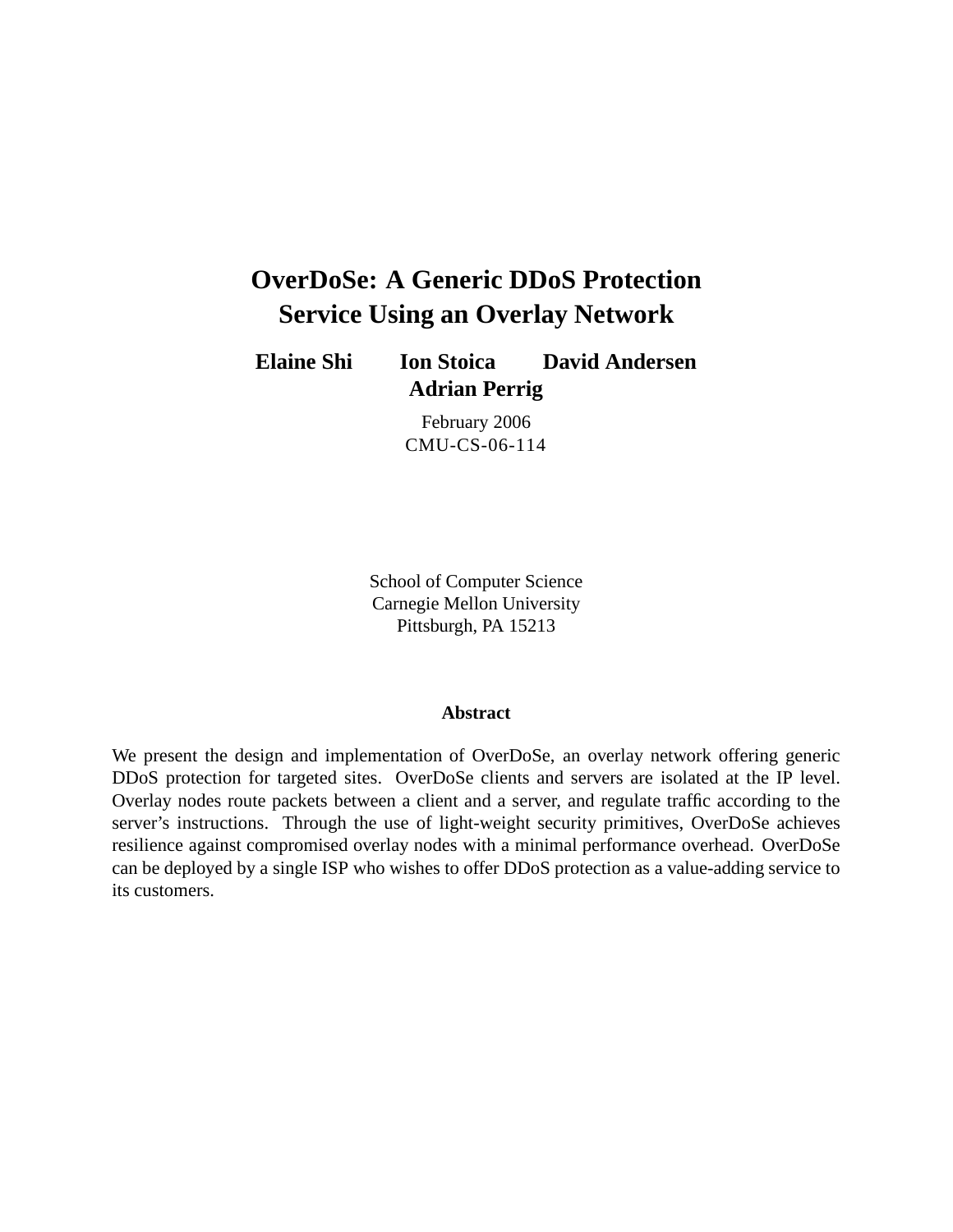**Keywords:** overlay network, Distributed Denial-of-Service, computational puzzle, compromised overlay nodes, request channel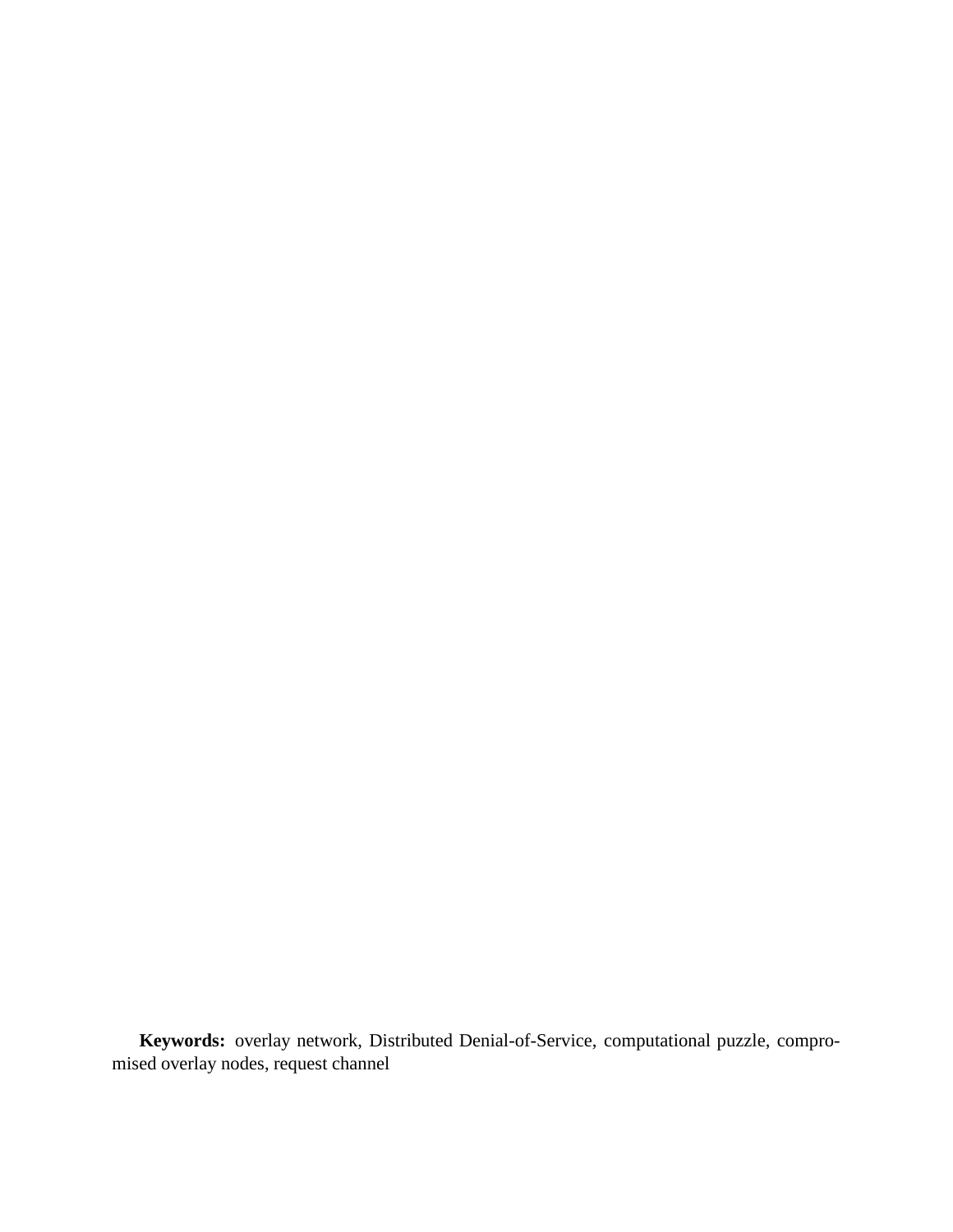# **1 Introduction**

Distributed Denial-of-Service (DDoS) attacks continue to be a serious problem in the Internet. In a DDoS attack, an adversary controlling many hosts (often tens of thousands) uses these hosts to simultaneously send traffic to a victim, exhausting the victims bandwidth or computational capacity. These attacks may be used to capriciously bring down a prominent website, but they have also been used in extortion schemes against e-commerce sites [22].

Recently, researchers have proposed two categories of DDoS defense mechanisms. The first approach requires router support for filtering attack traffic. For instance, in Pushback [11, 21] and traceback [8, 25, 26], routers use an explicit signaling protocol to detect the source of DDoS attacks and filter bad traffic as close to the source as possible. Network-capability architectures [6, 20, 32, 33], on the other hand, use markings in the packet header to encode permission to send traffic. The primary concern with infrastructure-based approaches is deployability, as modifications to the current network infrastructure require a lengthy standardization process and significant economic lift to get off the ground. The second approach is to deploy an overlay network to route and filter traffic to the victim server. In contrast to infrastructure-based approaches, overlays are immediately deployable in today's Internet. This approach has therefore received much recent attention in the research community [5, 17, 18, 15, 28, 27]. Previous overlay-based DDoS defense solutions, including Akamai's SiteShield service [1], SOS [15, 27] and Mayday [5], rely on a secret authenticator (e.g., the IP address of the victim server) held by all or a subset of the overlay peers. If the secret authenticator is revealed, an attacker can bypass the overlay network and directly flood the victim server.

The potential existence of compromised overlay nodes poses a serious threat to the security of overlay-based solutions. Previous work has studied ways to limit the damage of compromised overlay nodes [5, 15]. Their focus is mainly on preventing malicious overlay nodes from learning and disclosing secret authenticators. The proposed countermeasures require relatively expensive mechanisms such as anonymous routing to protect the secret authenticator and the identities of the overlay nodes holding the secret. These security mechanisms have a high run-time performance overhead, and increase design-time complexity, introducing opportunities for new DDoS attacks.

In this paper, we propose OverDoSe, a high-performance and compromise-resilient overlay network offering generic DDoS protection for a spectrum of applications. OverDoSe *isolates* clients from the victim server at the IP level. Only the overlay nodes have IP reachability to the protected server; a client cannot reach the server via IP, so it must route its traffic through the overlay network to communicate with the server.

To achieve the IP level isolation between clients and servers, we take an ISP-centric approach, where the overlay network is deployed in strategic positions by a single ISP who wishes to offer DDoS protection as a value-adding service to its customers. The ISP hosting the overlay network must configure its routers to isolate the source and the victim server, but no new functionality is required on the ISP's routers. In addition, an ISP-centric approach requires no cooperation between different ISPs, imposing fewer hurdles to deployment.

One of the main goals of OverDoSe is to provide resilience against compromised overlay nodes. We examine a variety of potential DoS attacks by a malicious overlay node, and propose novel light-weight mechanisms to defend against these attacks.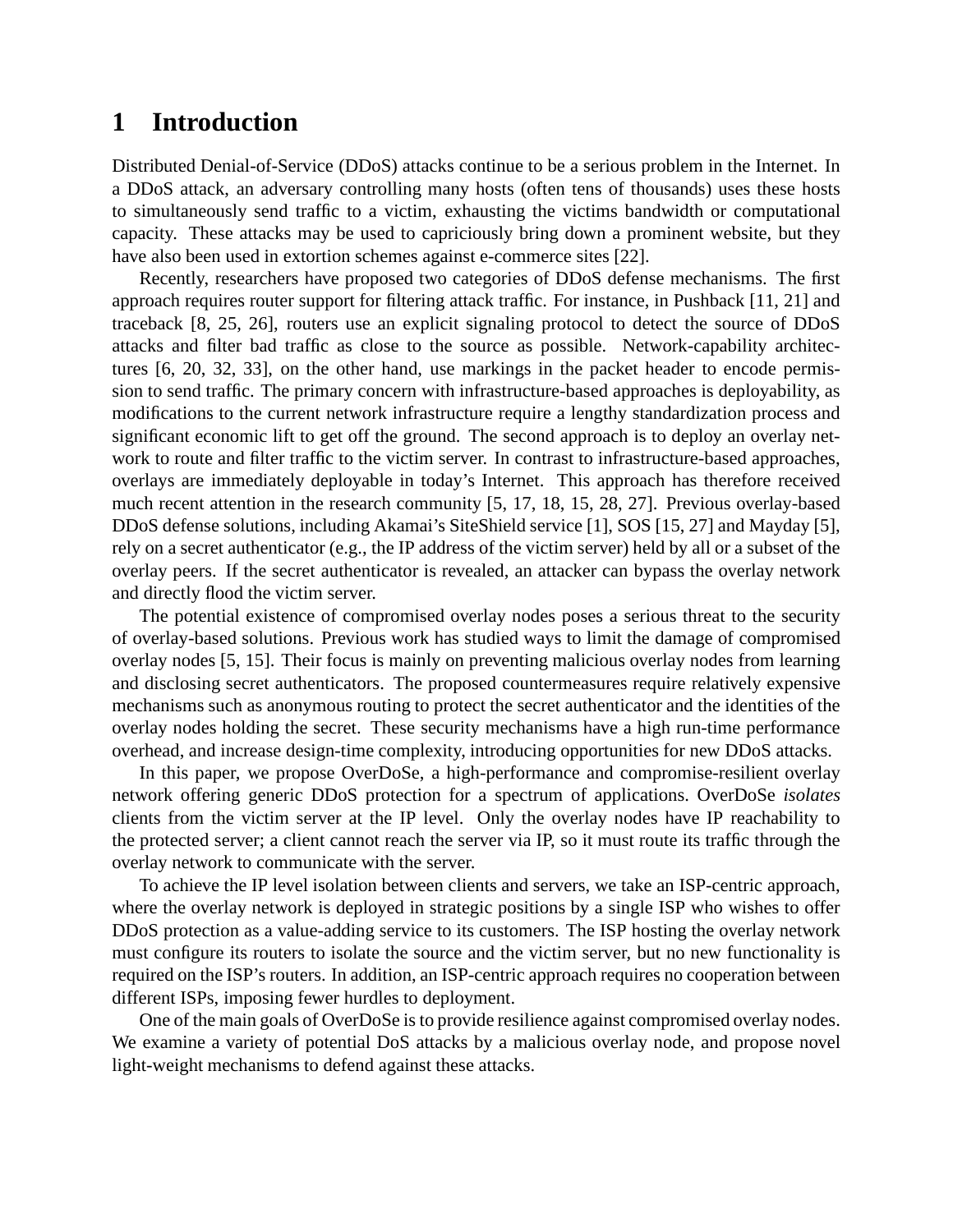Clients are recommended to install the OverDoSe client-side software, but need not modify legacy applications. We also propose ways to support legacy clients, although legacy clients get weaker protection under DDoS attacks than updated clients.

Unlike Content Delivery Network (CDN)-like approaches that offload the entire application logic to the overlay network, OverDoSe provides a set of application-independent primitives for DDoS protection.

## **2 Problem Definition**

#### **2.1 Terminology and Definitions**

OverDoSe involves three entities: 1) *clients*, Internet hosts that request service from the server; 2) *overlay nodes* (or as *overlay peers*), who route and regulate traffic between clients and servers; and 3) *servers,* who execute application-specific logic and serve the clients' requests. Note that the server could be a single server machine or a server farm deployed in a data center.

OverDoSe considers attacks in which attackers and legitimate clients compete for some bottleneck resource. Other types of DDoS attacks, e.g., those that exploit server software vulnerabilities are outside the scope of this paper. We assume that the bottleneck resource is close to or at the server, either processing-bound (i.e., the server's computation/storage capability), or networkbound (i.e., the access link bandwidth to the server).

We assume the bottleneck resource is divided between serving connection setup requests (henceforth referred to as the *connection setup channel* or *the request channel*) and serving *established clients*. Connection setup is the process by which a client establishes its identity and starts a conversation with the server. After connection setup, a client becomes an established client. For example, consider a processing-bound web server. The web server can commit a fixed fraction of its processing cycles to admit new clients, which requires a password verification; and commit the remaining processing cycles to serving established clients, by fetching static or dynamic content from the local storage system and returning it to the client. Likewise, a network-bound server divides its access-link bandwidth into a smaller portion to serve connection setup requests and a larger portion to serve established flows.

### **2.2 Assumptions and Threat Model**

We consider an adversary who has potentially compromised a large number of Internet hosts, which then collaborate in launching a DDoS attack.

Once the overlay network comes into play, instead of directly DDoSing the victim server, the adversary can also attack the overlay nodes. We assume that while the attacker may have enough resources to bring down a subset of the overlay nodes, she cannot disable the entire overlay network.

A sophisticated adversary can also compromise overlay nodes. In this paper, we assume that a compromised overlay node can exhibit arbitrarily malicious behavior. For instance, a compromised overlay node can flood the victim server, it can drop packets, or hijack the sessions of legitimate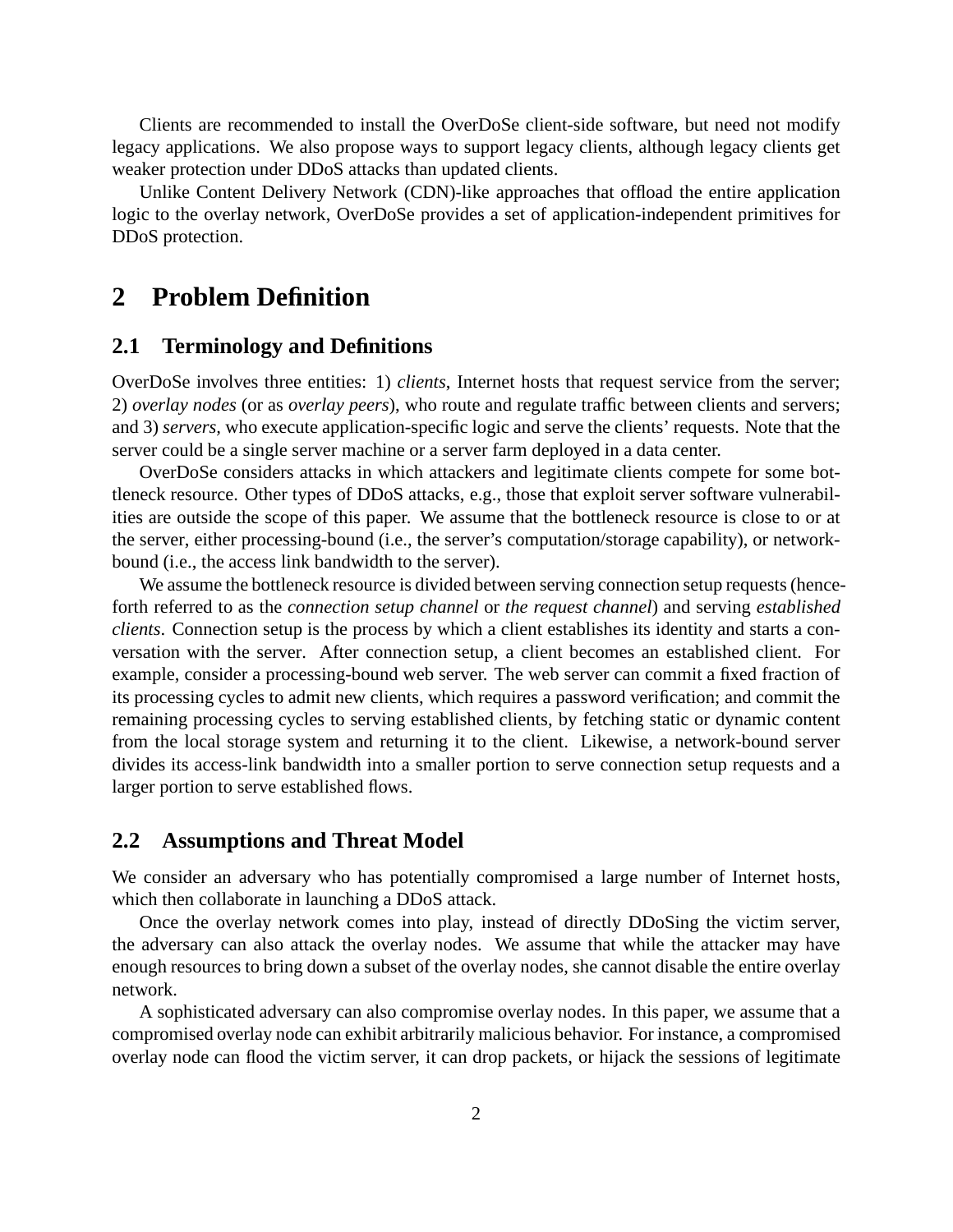clients. An important goal of OverDoSe is to provide resilience against compromised overlay peers.

OverDoSe assumes that the overlay network is hosted by a single ISP. We assume that the ISP's routing infrastructure is trusted, and that a DDoS-resilient name lookup service can be achieved through means of replication and IP anycast. We assume that the hosting ISP provides a management infrastructure by installing special boxes close to the server, through which the server can turn off IP-level connectivity between a misbehaving overlay node and the server. (Section 4.1). We assume that the management infrastructure is not DDoSed.



Figure 1: **OverDoSe basic protocol.** *This figure illustrates OverDoSe's basic protocol. The numbers represent the temporal ordering of messages. Solid lines represent the messages in the request channel and dashed lines represent the established channel.*

# **3 OverDoSe Overview**

#### **3.1 Protocol Overview**

OverDoSe uses a novel computational puzzle scheme to provide fairness in the request channel. When a client wishes to connect to a server, it first sends a request to a name server to resolve the IP address of the server (step 1 in Figure 1). The name server returns a list of IP addresses of overlay nodes (step 2 in Figure 1). The client selects an overlay node to which it sends a connection request (step 3 in Figure 1). The node selection algorithm can be based on a variety of heuristics such as network proximity [24, 31] or node reputation [13]. In response to a client's connection request, the overlay node replies with the latest *puzzle seed* released by the server, as well as a *puzzle difficulty level* specified by the server (step 4 in Figure 1). The client is expected to solve a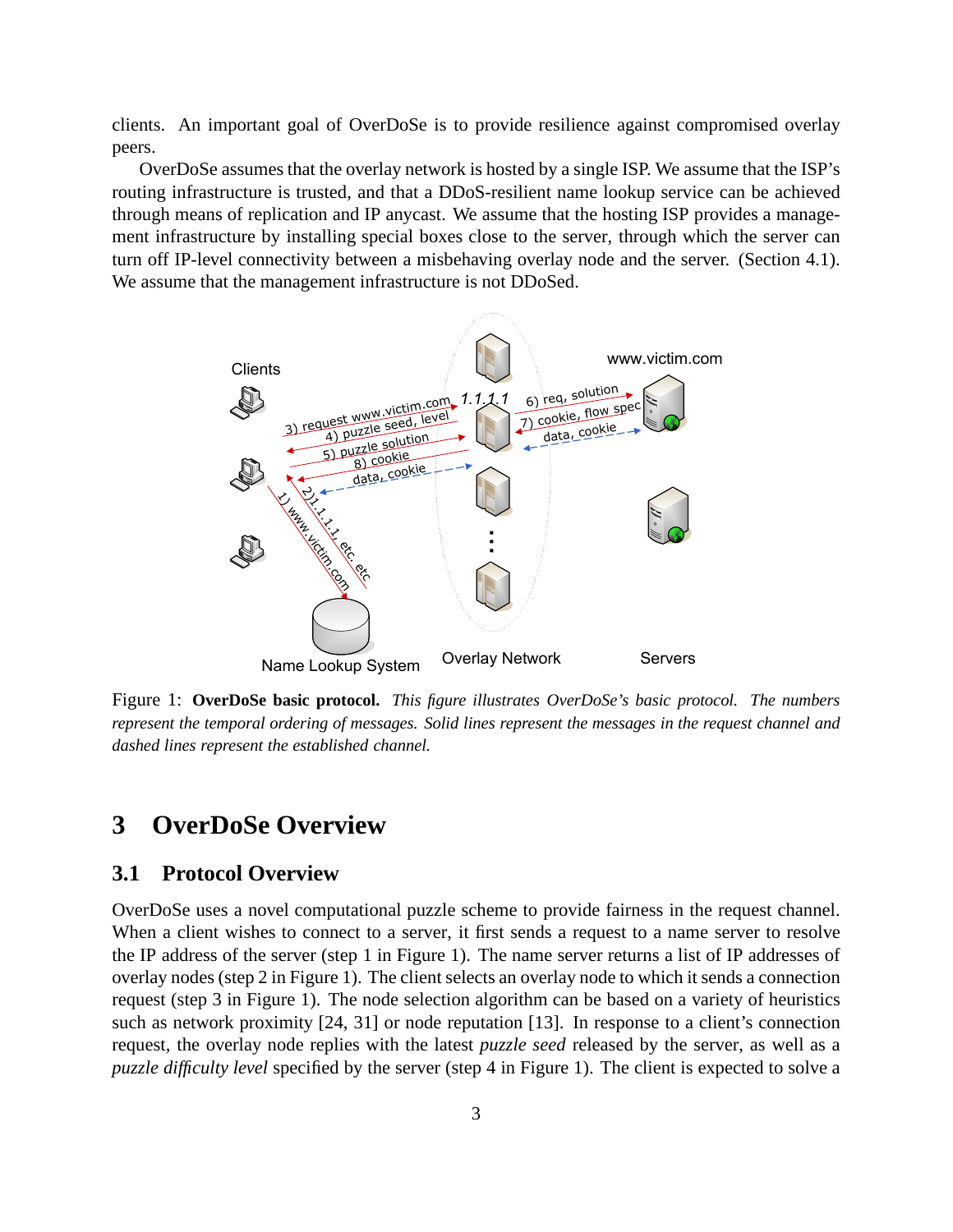puzzle at or above the specified difficulty level in order to successfully set up a connection. The client generates a puzzle based on the puzzle seed, solves the puzzle, and sends the puzzle solution to the overlay node (step 5 in Figure 1). The purpose of the puzzle seed and the puzzle generation algorithm will be detailed in Section 4.2.2. Now the overlay node validates the puzzle solution and forwards the request and the solution to the server (step 6 in Figure 1). The server assigns a *cookie* to the requesting client, and replies to the overlay node with the cookie and a *flow specification* (step 7 in Figure 1). The flow specification is a set of rules the overlay node must enforce for regulating an established flow. The flow specification can be updated dynamically by the server, and is explained in more detail in Section 4.3. The overlay node then replies to the client with the cookie, successfully completing connection setup. The client attaches the cookie to all subsequent packets to the server. The overlay node then routes traffic between the client and the server, and polices the client's flow according to the flow specification.

## **3.2 Design Rationale**

#### **3.2.1 Securing Connection Setup, Established Flows**

A complete DDoS solution must protect both the connection setup channel and the established flows. If a viable mechanism exists to distinguish legitimate clients from malicious clients, we should give better service to legitimate traffic, or simply blacklist malicious clients. When inferring legitimate traffic from attack traffic is hard (e.g., when zombies behave like legitimate clients), the defense mechanisms should provide some fairness among the users, both friend and foe, of the service.

**Securing connection setup.** Connection setup may occur before clients establish their identities with the server. As a result, differentiating between legitimate requests and malicious clients is difficult and remains an area of open research [14]. OverDoSe uses computational puzzles to share the connection setup channel resource fairly among clients. Compared with schemes such as per source-IP fairness, the puzzle-based scheme effectively bounds the rate at which a compromised overlay node can establish connections with a server. The motivation for choosing computational puzzles in OverDoSe is explained in more detail in Section 4.2.1.

**Securing and regulating established flows.** In contrast to connection setup, once a client establishes a session with the server, the server can often differentiate between legitimate and malicious behavior, by verifying application-level correctness, or by application-level authentication (e.g., password authentication or the CAPTCHA [29] mechanism used by many websites). In Over-DoSe, once an attack has been identified, a server can instruct overlay nodes to filter the attacking traffic. OverDoSe also supports differentiated service: a server to specify to the overlay network the service level of each client. The overlay then regulates the sending rate of each client based on the client's service level. In this way, the server can give preference to high-priority customers, e.g., customers who spend more money shopping on an e-commerce website. For servers that cannot distinguish between clients, OverDoSe fair shares the bottleneck resource among all established clients.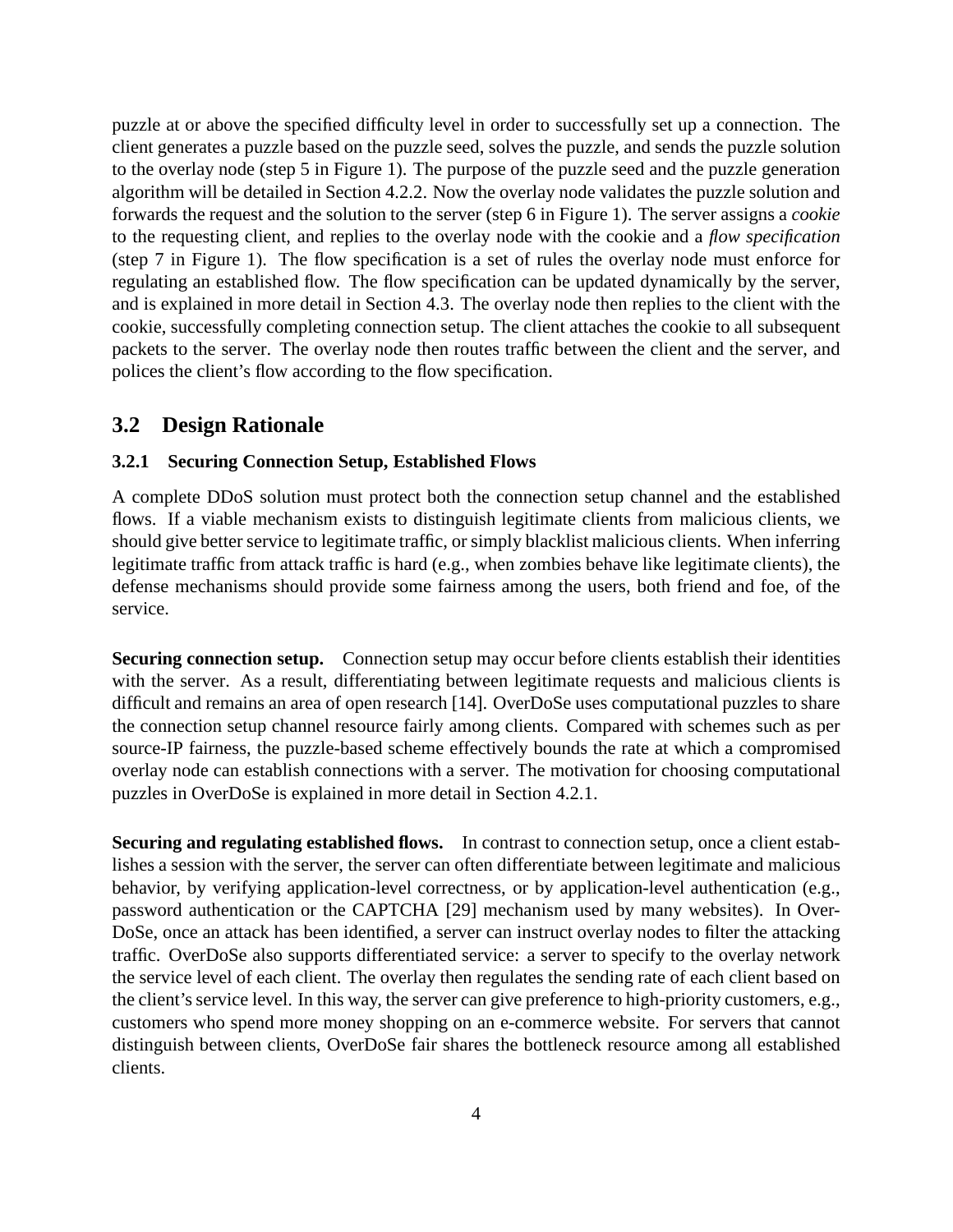#### **3.2.2 Defense Against Compromised Overlay Nodes**

Compromised overlay nodes can perform three general attacks: 1) flood the server themselves, or collude with malicious clients to flood the server; 2) drop packets from legitimate clients; 3) compromise data integrity, e.g., by injecting bogus data, by impersonating legitimate clients or by hijacking TCP connections.

To defeat the first attack, OverDoSe ensures that the server can always check whether an overlay node has correctly verified puzzles and performed packet filtering. A server can turn off IP connectivity between itself and a misbehaving overlay node using techniques described in Section 4.1.

Under the second attack, the victim client experiences high packet loss. To defend against this attack, clients are allowed to switch to a new overlay peer. To the client, the effect of a packetdropping overlay peer is indistinguishable from a well-behaved overlay peer that is being DDoSed, or is simply overloaded. In all of these cases, however, the client has motivation to switch to a new overlay peer.

OverDoSe offers end-to-end authentication as an option to defeat data integrity attacks. This assumes the existence of a PKI from which clients can obtain a certificate for a server's public key, and then uses the Secure Sockets Layer (SSL) protocol to establish a symmetric key between a client and a server.

Section 4.4 discusses more sophisticated attacks and defense mechanisms.

#### **3.2.3 Security vs. Deployability**

One goal of OverDoSe is to find a good balance between security and deployability. Wide-spread overlay deployment across different ISPs increases the capacity of the overlay network, reducing the chance that the overlay network itself becomes the target of a DDoS attack; in addition, it allows the filtering of attack traffic closer to the source. On the other hand, a universal overlay deployment requires inter-ISP cooperation, and complicates the deployment process. OverDoSe investigates a single ISP deployment scenario, in which the ability to provide DDoS protection as a value-added service to its customers provides an economic incentive for an ISP to deploy an OverDoSe-like solution. We also hope that the successful deployment of OverDoSe by a single ISP can spur incentives for inter-ISP cooperation, eventually leading to the wide-spread deployment of such an overlay network.

A second goal of OverDoSe is to support legacy clients and legacy applications. Yet to achieve such backward compatibility imposes severe design constraints, and weakens the level of security we can achieve. OverDoSe encourages clients to install the OverDoSe client-side software to get better protection under DDoS attacks. The client-side software is built on top of the OCALA [12] framework, and allows legacy applications to use the overlay without being aware of its existence. OverDoSe also supports legacy clients, but they are less protected from DDoS than updated clients.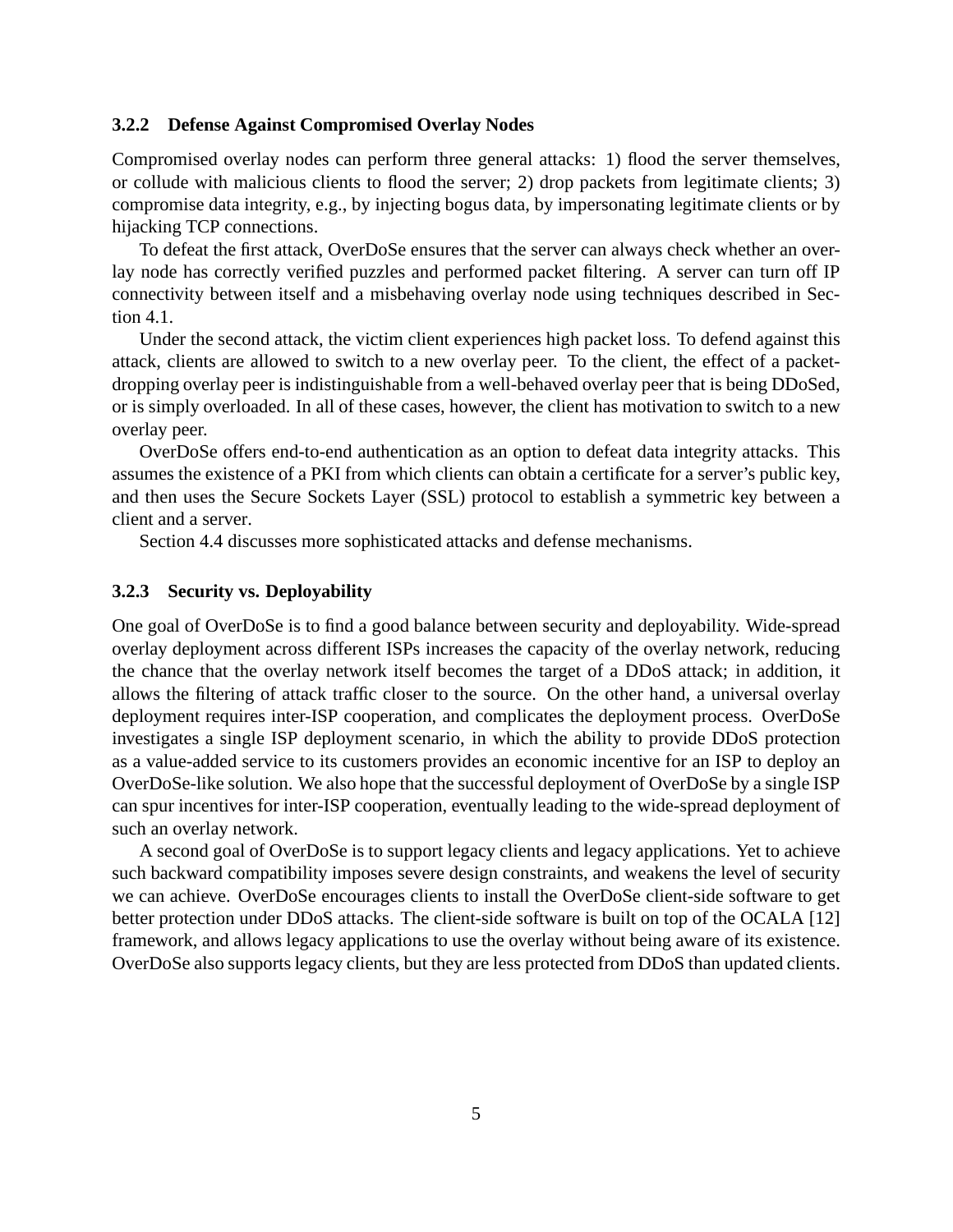# **4 Detailed Design of OverDoSe**

## **4.1 Infrastructure Support for OverDoSe**

OverDoSe requires that servers only be reachable via overlay nodes, and requires that the server can revoke permission for a particular overlay node to contact it.

**Isolation.** OverDoSe isolates the home server by placing it on a private network that is logically separate from the ISP's IP routing infrastructure. The ISP then configures tunnels between the overlay nodes and the server, to allow only them to reach the server. In practice, such a private network can be established using an ISP's existing VPN technology, by configuring MPLS or other tunnels between the overlay nodes and the edge. The server can reside at a either public or private IP address, provided that arbitrary hosts on the Internet cannot directly reach that address. This approach provides isolation using only components widely available in today's network infrastructure.

**Revocation.** To deal with compromised overlay nodes, OverDoSe requires that a server be able to prevent a node from communicating with it. We assume that the hosting ISP install boxes close to the victim node running RSVP-TE [7] and similar protocols that can dynamically establish and destroy tunnels and configure QoS parameters such as capacity and priority. Using this function requires the ability for a server that is untrusted by the ISP's network to signal to the network its desire for tunnel establishment and teardown. This could be done using RSVP or via a relatively simple client interface that validates requests and translates them into internal RSVP-TE requests.

**Origin authentication for overlay nodes.** Compromised overlay nodes can spoof a well-behaved overlay node and flood the server. To allow servers to identify the attack source, OverDoSe requires an authenticated communication channel. One way to achieve this is to have routers one hop away from the overlay nodes filter spoofed IP packets. One could also configure each overlay node with a different MPLS label, and use the MPLS label for origin authentication. This requires that the server understand MPLS, and the last-hop router to the server retain the MPLS labels on packets before handing them to the server. Alternatively, one could configure the last-hop router to the server to rewrite the source IP address of every packet according to its MPLS label.

## **4.2 Puzzle-based Connection Setup**

#### **4.2.1 Why Puzzles?**

As we explain in Section 3.2.1, because differentiating between legitimate and malicious clients in the request channel remains an open research topic, OverDoSe aims to share the request channel fairly among clients. The question then reduces to how to reliably identify a client.

Typically, a client can be identified by its IP address. Unfortunately IP-based fairness raises several concerns: 1) *IP spoofing by malicious clients.* Although simple IP spoofing attacks can be countered using an approach similar to SYN cookies, such approaches provide no defense against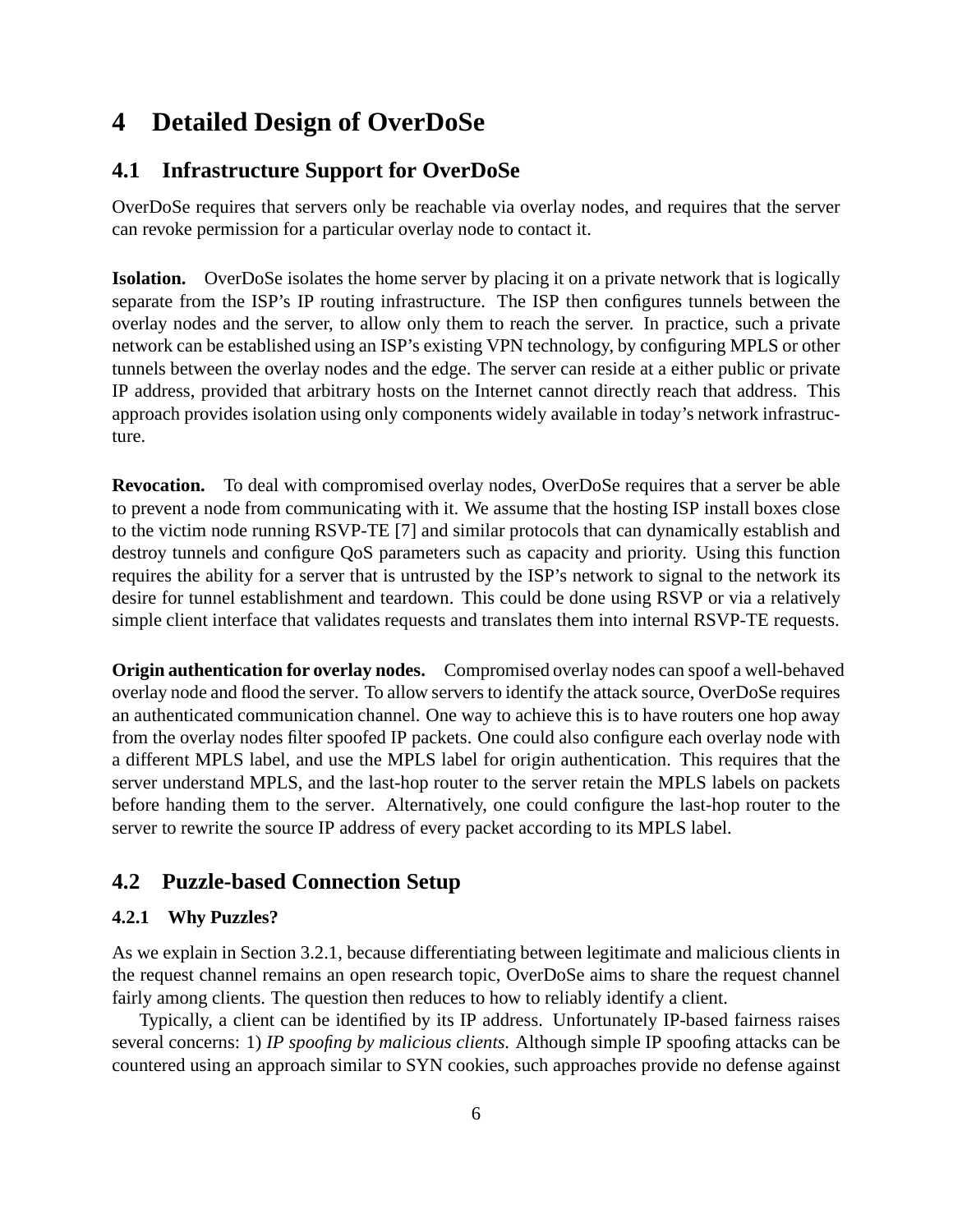an adversary who is able to sniff packets sent to an IP address and send packets spoofing that IP address. In such cases, we say that the adversary *owns* the IP address. For instance, a zombie machine situated in a class B network can potentially spoof any IP address in the class B range, even in the presence of ingress filtering. If an IP-fairness scheme is used in the request channel, an adversary gains an advantage proportional to the number of IP addresses it owns, which could be much larger than the number of machines the adversary has compromised. 2) *IP spoofing by malicious overlay nodes.* A compromised overlay node can flood the server with fake request packets from many sources. It can then open many different connections with the server and flood the server using the spoofed IP addresses. 3) *NATs.* A practical concern with per-IP fairness is due to the presence of Network Address Translators (NATs) and firewalls which can cause many users to share a single IP address. Hence, per-IP fairness would discriminate against NATed hosts.

To address these concerns, OverDoSe instead uses computation-based fairness. A server periodically releases new puzzle seeds to the overlay nodes. A client obtains the latest puzzle seed from an overlay node, generates and solves a puzzle based on the seed, and attaches the solution to a connection setup request. The server can control the rate of connection setup requests by adjusting the puzzle level. The overlay nodes verify puzzle solutions and admit only requests with valid puzzle solutions at or above the puzzle level specified by the server.

Puzzle-based connection effectively defends against compromised overlay nodes. The server can detect a cheating overlay node that passes incorrect solutions by re-checking the puzzle solution. By using computational puzzles, malicious overlay nodes also have to solve computational puzzles to open connections with the server. The rate at which a malicious overlay node can open new connections with the server is therefore bounded by its computational resources.

If every client had equal computational power, then per-challenge fairness would be equivalent to per-source fairness. Suggestions on how to mask the asymmetry in computational ability are provided in Section 5.2.

#### **4.2.2 Design of Puzzle Scheme**

**Puzzle seeds.** The puzzle seeds are a sequence of pseudo-random numbers generated by a server, which periodically releases a new seed to the overlay network.

Generating and solving puzzles. After receiving the latest puzzle seed s, the client picks a random nonce  $r$  and computes a flow-specific puzzle as

$$
p = H(x||r||s||\ell|| \text{source IP}|| \text{peer IP}), \tag{1}
$$

where  $H$  denotes a cryptographic hash function such as SHA-1, and  $\parallel$  denotes concatenation.

To solve the puzzle at difficulty level  $\ell$ , the client finds a 64-bit value x such that the last  $\ell$  bits of p are zero. The client includes r, s,  $\ell$ , and the puzzle solution x in a request packet.

Including the source IP in the hash computation prevents reuse of a puzzle solution by different zombie machines. Likewise, including the peer IP prevents an adversary from using the same puzzle solution with different overlay nodes.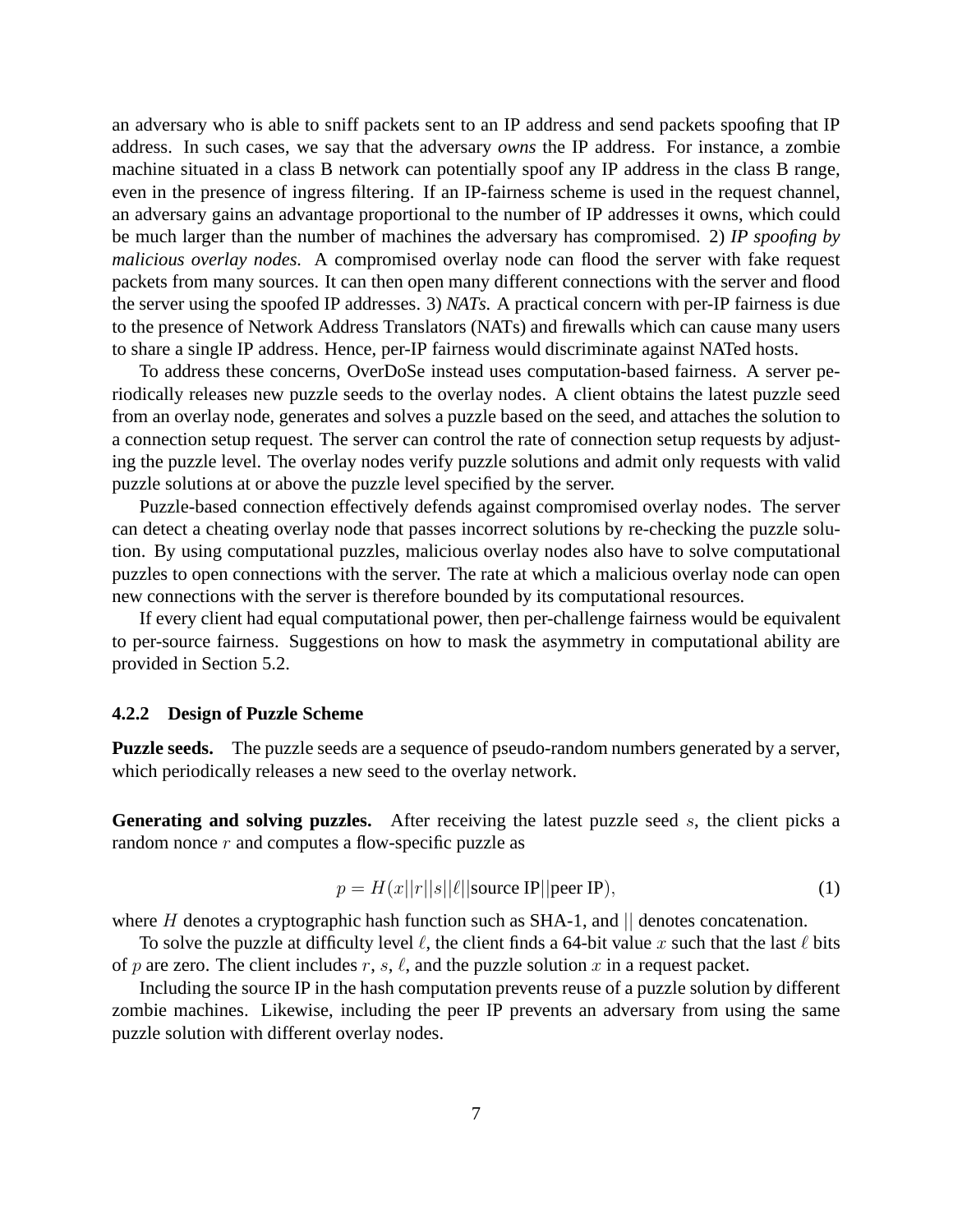**Puzzle verification.** Upon receiving a connection setup request with a puzzle solution, an overlay node first verifies that the puzzle seed s contained in the request packet is one that has been recently released by the server. Then the overlay node verifies the puzzle solution by computing the same hash shown in Equation 1, using the nonce  $r$ , the seed  $s$ , and the flow information in the request packet.

#### **4.2.3 Resource Scheduling in the Request Channel**

Request channel resource scheduling must meet four requirements: 1) An overlay node must suppress all requests containing puzzle solutions below the threshold difficulty level specified by the server. 2) To prevent an adversary from reusing the same puzzle solution at high rates, an overlay node should throttle the rate at which the same puzzle solution is used. 3) To prevent an adversary from precomputing solutions and using them all at once, puzzle solutions must expire after a finite amount of time. 4) When requests arrive at the server, the server must check the puzzle solutions, and preferentially admit clients that solved more difficult puzzles.

When request packets arrive at an overlay node, the node first verifies the puzzle solution and drops requests containing invalid puzzle solutions, expired seeds, or a puzzle difficulty below the current threshold level. Verified request packets enter a rate throttler that enforces that each puzzle solution is not excessively repeated. A puzzle solution that has been seen in the past  $t$  seconds is dropped in this stage.  $t$  is an adjustable parameter; when set to infinity, the rate throttler reduces to strict duplicate suppression.

### **4.3 Regulating Established Flows**

**Flow cookie.** To receive prioritized service, a client must attach to its data packets the flow cookie it received during connection setup. The cookie identifies the flow, and can be carried across multiple TCP sessions to support HTTP-like applications that complete over multiple TCP transactions.

Compromised overlay nodes or zombie hosts can hijack a client's connection by eavesdropping on the path from the client to the server and stealing the session cookie. This attack is similar to a TCP session hijacking attack [19], where an adversary eavesdrops on a TCP session and steals TCP sequence numbers to inject bogus data. To mitigate the cookie hijacking attack, OverDoSe uses a short-lived cookie, and have the server periodically update the cookie during the life-time of the flow. When an old cookie expires, the server notifies the overlay node, who in turn notifies the client of the new cookie. The cookie expiring mechanism requires an adversary to constantly tap the session to observe with the latest cookie. A stronger but more expensive defense involves the use of end-to-end authentication, and is discussed in more detail in Section 4.4.

Flow specification. The flow specification represents the level of service the server assigns to the flow. In OverDoSe, this is expressed as a maximum inbound bandwidth. Overlay node rate limit the incoming flow beneath its maximum allowable bandwidth.

The server can dynamically update a flow's bandwidth quota. For instance, the server can instruct an overlay node to blacklist a client or reduce its bandwidth if that client is suspected of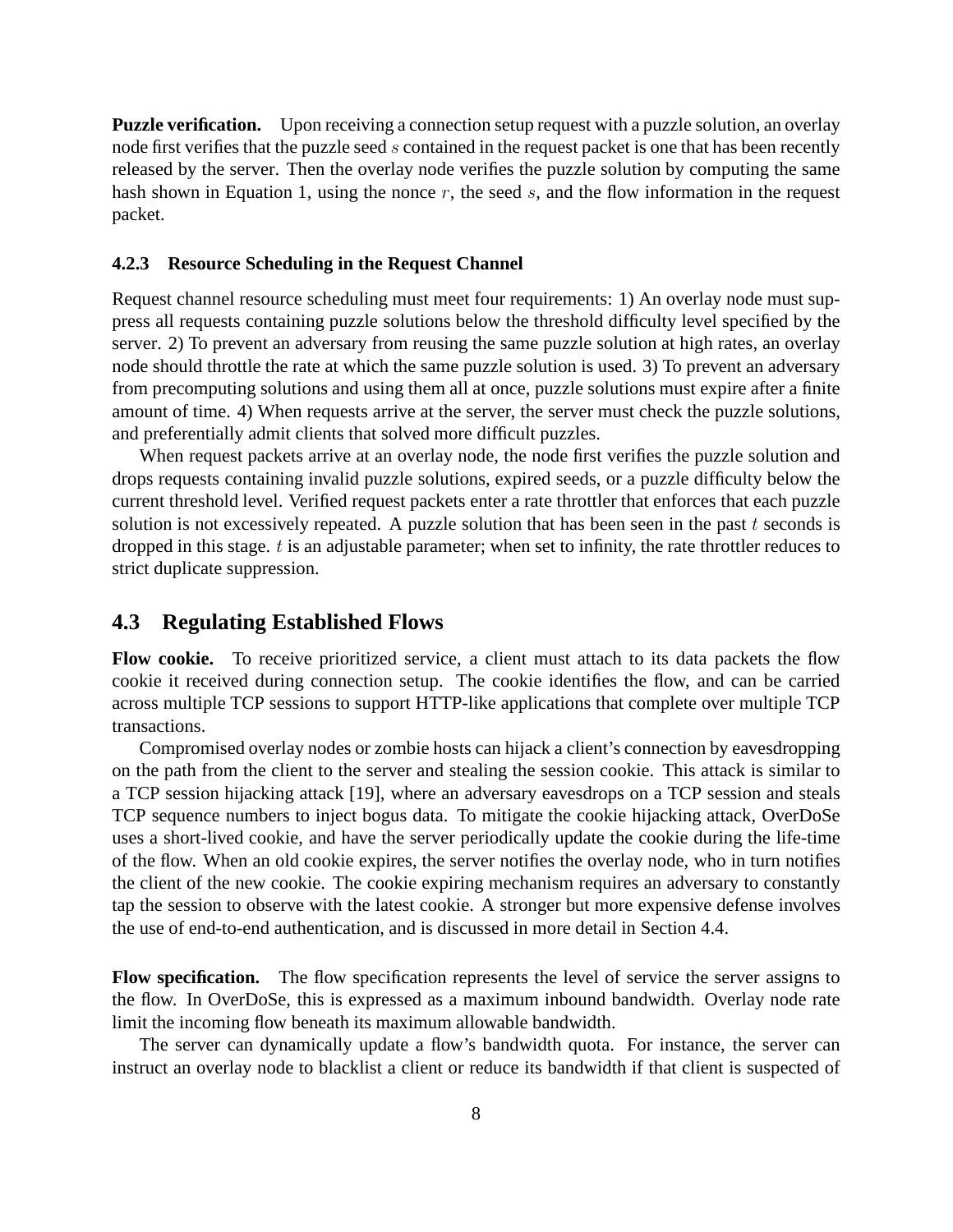cheating. The server could also upgrade a client if it is about to spend money or after it has just spent money on a hosted website. To dynamically update a flow's quota, the server sends to the overlay node a flow update message, either piggybacked on top of an existing data packet, or in the form of an explicit control message.

### **4.4 Defense against Compromised Overlay Nodes**

An important goal of OverDoSe is to provide resilience to compromised overlay nodes. We now discuss potential attacks from compromised overlay nodes, and techniques to defeat them. Our study is restricted to DoS attacks; other attacks such as breach of data privacy are outside the scope of this paper.

#### **4.4.1 Data Integrity Attacks**

A data integrity attack in the request channel is a packet dropping attack, for it results in the clients' inability to establish a connection with a server. We address packet dropping attacks separately in Section 4.4.2, so the discussion below focuses on data integrity attacks in the established channel.

Data integrity attacks can be detected either at the application level or at the OverDoSe level. Applications are able to detect invalid data packets, either through application-level data authentication, or through application semantic checks. OverDoSe allows applications and users to to switch to a new overlay node when such attacks are detected.

OverDoSe also provides an end-to-end data authentication option at the OverDoSe level. Built on top of the OCALA [12] framework, OverDoSe adopts OCALA's mechanism for setting up a secret authentication key between the client and the server, assuming the existence of a PKI from which clients can obtain a certificate for a server's public key and using the Secure Sockets Layer (SSL) protocol for symmetric key establishment.

#### **4.4.2 Packet Dropping Attacks**

Dropping legitimate connection setup packets prevents a client from setting up a connection through that overlay node. An OverDoSe client automatically tries a new overlay node if it fails to set up a connection through the current overlay node within a certain timeout.

In the established channel, a malicious overlay node can drop packets in transit between a legitimate client and a server. Similar to data integrity attacks, packet dropping attacks may be detected either by the application or by OverDoSe. The application perceives a packet dropping attack as a broken connection, or low application throughput. When this happens, OverDoSe allows applications and users to explicitly switch to a new overlay node.

OverDoSe itself detects packet dropping attacks. OverDoSe clients can be configured to send periodic probe messages to the server which sends back probe reply messages. A missing probe reply indicates lossy network conditions or a packet dropping attack. When the loss rate exceeds a certain threshold, the OverDoSe client automatically switches to a new overlay node.

The probe mechanism must be combined with light-weight cryptography for enhanced security: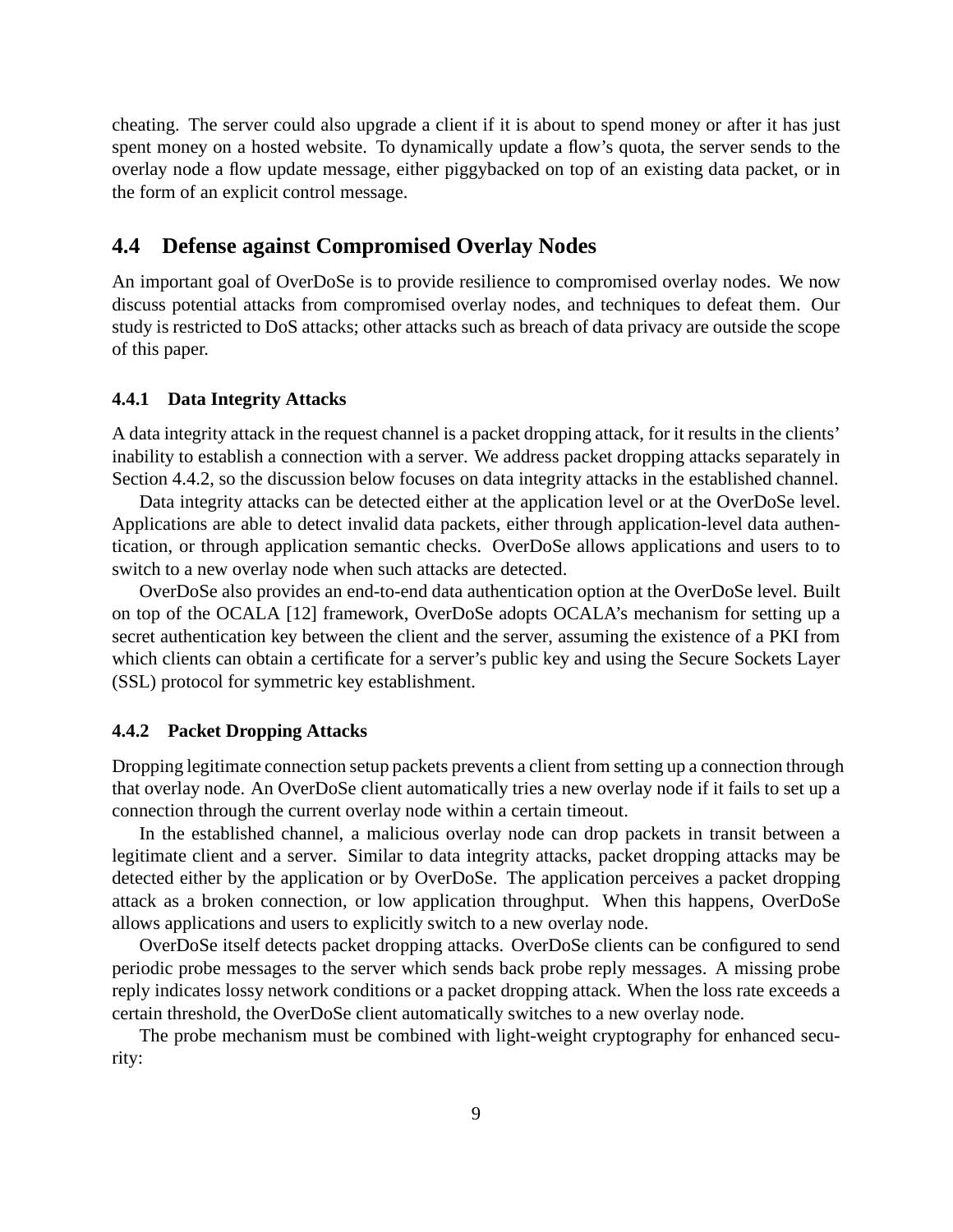*Probe integrity.* To defeat OverDoSe's probes, malicious overlay nodes can impersonate clients or a server and inject bogus probes and probe replies. Such attacks can be defeated by turning on the end-to-end authentication option as described in Section 4.4.1 to ensure data integrity.

*Defense against selective forwarding attacks.* A malicious node can selectively forward probes and reply messages but suppress normal data packets. To defend against the selective forwarding attack, OverDoSe disguises so that probes are indistinguishable from data packets. To do so, we assume that the client and the server shares a secret key  $K$ . The secret key can be established in a similar way as the authentication key. Meanwhile, OverDoSe dedicates a field in its packet header to contain a random nonce  $u$ , and a number  $x$ . A packet is a probe packet if and only if  $x = MAC_K(r||msg)$ , where  $MAC_K$  denotes a message authentication code over secret key K. If probe packets were sent at regular intervals, malicious overlay nodes might also be able to distinguish probe packets from normal data through timing information. To avoid such timing attacks, OverDoSe adds randomness to the time when probe messages are sent.

#### **4.4.3 Flooding Attacks**

A compromised overlay node can attempt to flood a server to create congestion, and deny service to legitimate clients. A compromised overlay node can do so in several ways: it can collude with malicious clients and admit their flood traffic, or it can actively generate flood traffic. Floods can target the request channel or the established channel.

**Request channel floods.** In the request channel, a malicious overlay node can attempt to facilitate malicious clients by admitting requests without a valid puzzle solution at or above the specified difficulty level. A malicious overlay node can also generate invalid request floods.

OverDoSe ensures that servers can check whether an overlay node correctly verified puzzles in the request channel. When an overlay node forwards a request to the server, it also attaches the puzzle solution (including s, r,  $\ell$ , x). The server can check if the seed s used in the generation of the puzzle has been recently disclosed by the server. The server then verifies the puzzle solution by recomputing Equation 1. In addition to checking the solutions, the server also checks whether each overlay node has throttled the rate at which each puzzle is reused.

In OverDoSe, a malicious overlay node cannot inject invalid request packets at arbitrary rates, because it must compute a puzzle solution for every request packet it injects to avoid detection by the server.

**Established channel floods.** In the established channel, a compromised overlay node can fail to shape a client's flow, or actively generate floods. To detect such attacks, the server monitors the incoming traffic rate of established flows and compares the observed rate against the flow specification. In this way, a server can detect malicious overlay nodes that fail to regulate established flows.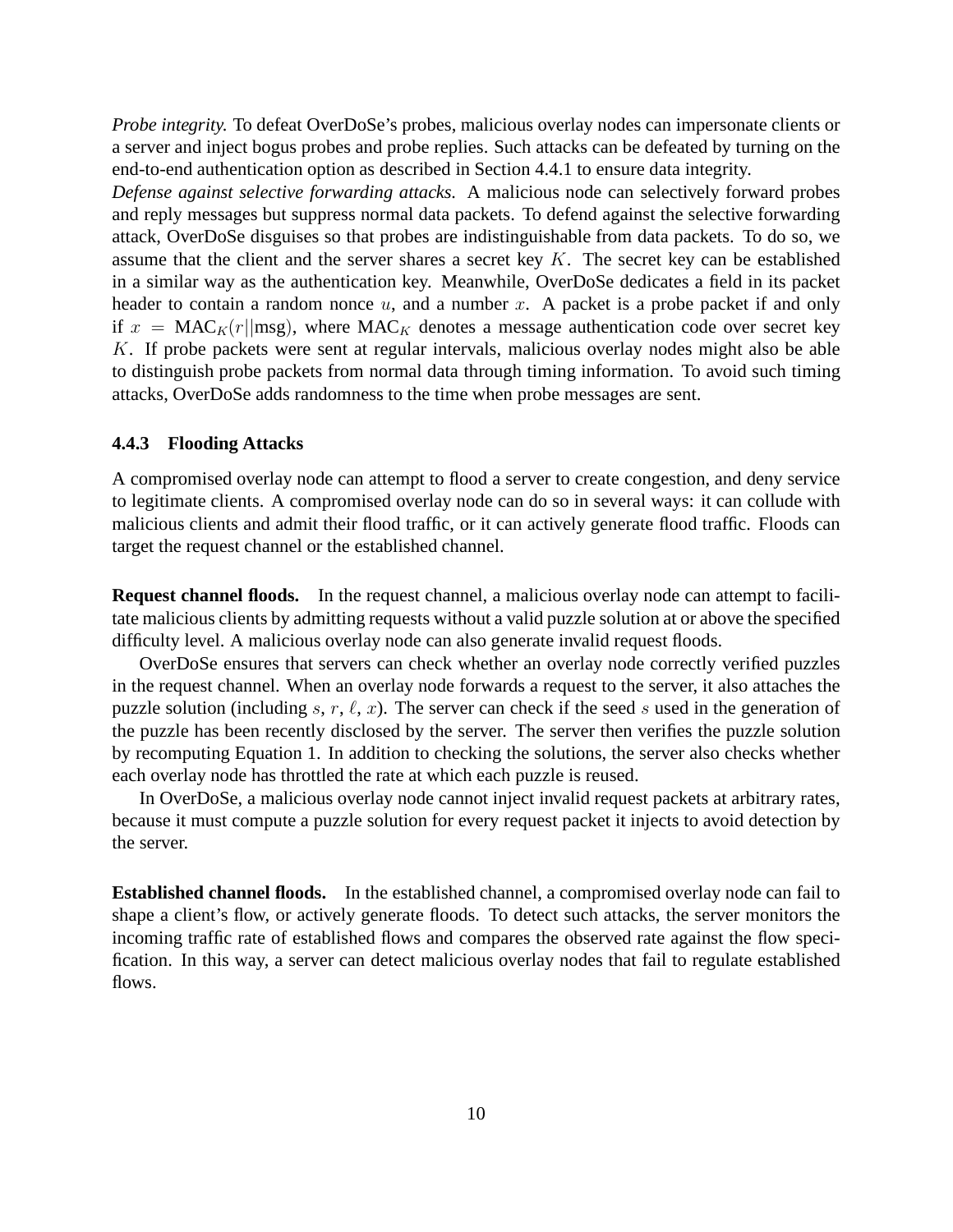#### **4.4.4 Other Attacks**

**Slandering.** A malicious overlay node can generate floods impersonating a legitimate overlay node; hence, a server can mistakenly blame and revoke the legitimate overlay node. Packet-level authentication fails to address this attack, because a slandering attacker can flood with unauthenticated packets. The slandering attack is addressed through infrastructure supported origin authentication techniques as described in Section 4.1. OverDoSe trusts the hosting ISP's network infrastructure to prevent slandering by malicious overlay nodes.

**Equivocation.** A malicious overlay peer can help a zombie client by ignoring a blacklist or flow downgrade message from the server. Similarly, a malicious overlay node can admit request at lower difficulty levels by ignoring a puzzle level upgrade message. The equivocation attack can be addressed by a timeout. We require that the server periodically send flow update messages. If an overlay peer does not hear any updates for a specific flow within the timeout, it must suppress or gradually downgrade the service level of that flow. To blacklist a flow, the server first sends explicit blacklist messages to the overlay node; meanwhile, the server withholds further updates for the suspect flow. If an overlay node does not respond to the explicit blacklist message immediately, it must still suppress the flow within a short time to avoid detection. A similar approach can address equivocations on the puzzle difficulty.

**Performance degradation.** Instead of dropping all or the large majority of packets of a legitimate flow, a compromised overlay node can potentially avoid detection with a performance degradation attack, where it drops a small subset of legitimate packets or delays packet delivery. This attack is difficult to defeat. Although OverDoSe clients monitor real-time connection statistics, it is unclear when an alarm should be raised. The current implementation tries to switch to a new overlay node when performance drops beneath a user specified threshold (e.g., delay  $> 100$  ms). We recognize that this is an aspect of OverDoSe left for future research. One promising defense is to spread a single flow across multiple overlay nodes, as recently proposed by Stavrou et al. [28]. More details on this approach are available in Section 8.

## **4.5 Supporting Legacy Clients**

Thus far, we have assumed that clients install the OverDoSe software that bridges the legacy applications and the overlay. For incremental deployment purposes, we also describe techniques to support legacy unmodified clients.

**Identifying the destination of legacy packets.** When multiple servers are behind the same overlay network, overlay nodes must be able to route packets from clients to the correct server. Updated clients convey to overlay nodes the destination of each packet through a designated server identification field in the packet header. Since legacy clients do not provide this information, overlay nodes in OverDoSe rely on the following means to identify the destination of legacy packets: 1) For self-identifying applications such as HTTP, overlay nodes rely on the destination URL embedded in the application data to identify the destination. 2) When overlay nodes have multiple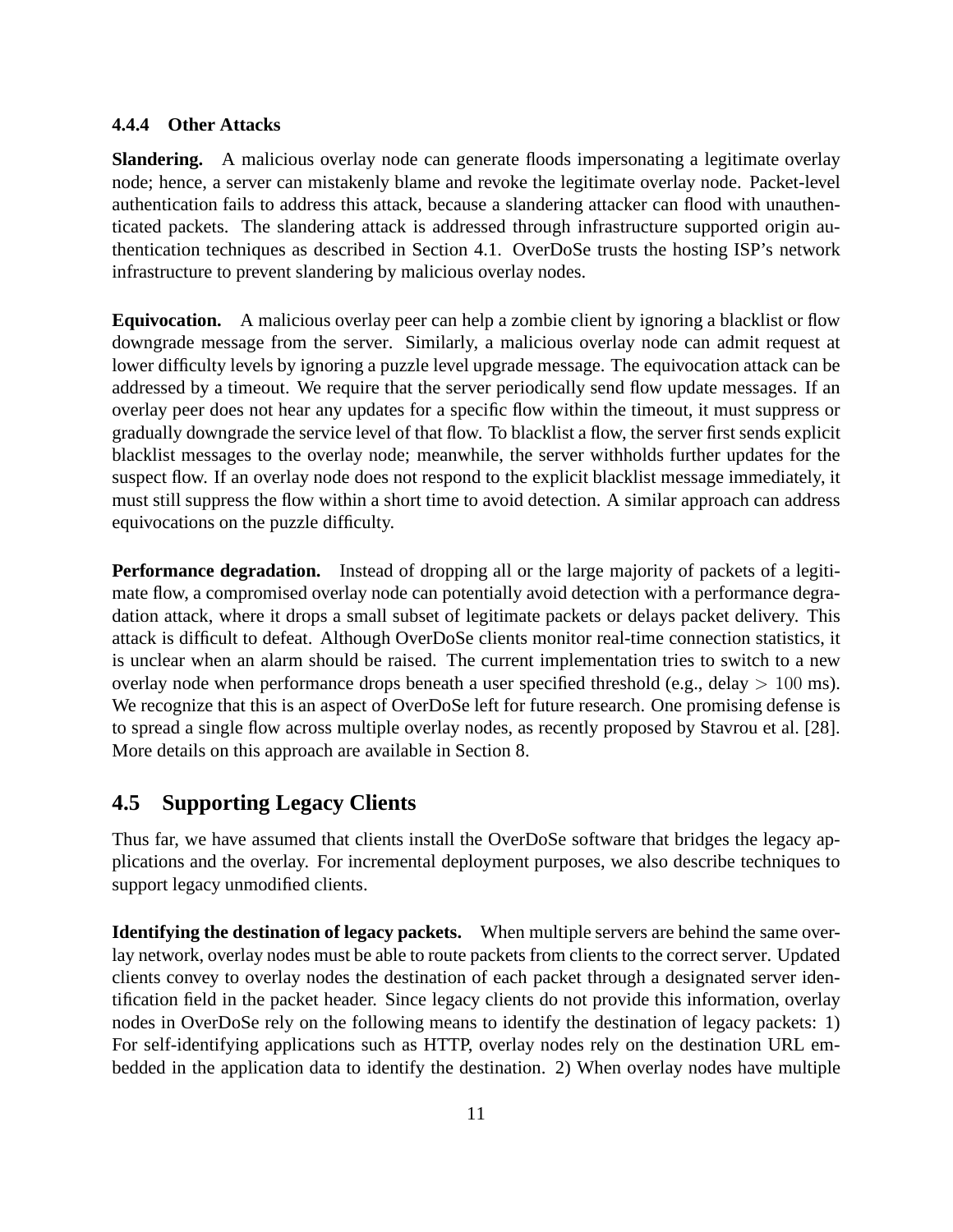IP addresses, they can designate a different IP for each protected server. Let  $n$  denote the number of servers, and m the number of overlay nodes. Let  $(ip_1^i, ip_2^i, \ldots, ip_n^i)$  denote the n different IP addresses associated with the  $i^{th}$  ( $1 \leq i \leq m$ ) overlay node. When a legacy client sends a DNS request for the  $j^{th}(1 \leq j \leq n)$  server, the DNS server returns set S of IP addresses, where  $S \subseteq \{ip_j^1, ip_j^2, \ldots, ip_j^m\}$ . 3) Since the OverDoSe endhost software is built on top of OCALA, it can also use OCALA's native approach for supporting legacy clients, i.e., through the use of Legacy Client (LC) gateways. The LC gateway is configured as the clients' local DNS server. It intercepts the clients' DNS packets, sends back a DNS reply with an Internet routable address to the client (a different IP address is used for each server), captures packets sent by the legacy client to that address, stamps them with the destination identifier, and sends them over the overlay [12].

**Resource scheduling in the presence of legacy packets.** OverDoSe reserves a small fraction of the request channel to serve legacy request packets. A server specifies to the overlay nodes the maximum rate at which to admit legacy requests. In this way, legacy requests only compete with other legacy requests during congestion.

OverDoSe uses IP fair-queuing for legacy connection setup requests. To counter IP-spoofing attacks, the overlay nodes return TCP SYN/ACKs and SYN cookies impersonating the server such that spoofed requests are filtered at the overlay network before reaching the server. Malicious overlay nodes can spoof IP addresses and inject invalid request packets, but cannot exceed the legacy request bandwidth without being detected.

After a legacy client establishes a connection with a server, the client's IP address and port number are used to identify the established flow. Without additional application-level information, an updated client's flow should be given preference over a legacy flow, because the updated client paid a certain amount of computation to set up the flow. A server can establish confidence in a legacy flow through application-level authentication, and elevate its service level. The following section explains the server's resource allocation policy in more detail.

#### **4.6 Expressing Server Policies**

The server is responsible for two decisions: 1) admission control, i.e., whether to admit or blacklist a client; and 2) resource allocation, i.e., how much of the bottleneck resource to allocate to each client. The server can often make admission control and resource allocation decisions based on application-level information or through means of application-level authentication. For instance, an e-commerce website can give higher priority to clients who have spent more money in the past. A server can also blacklist a client who sends corrupt application data, or data that contain a known worm signature.

OverDoSe provides a generic framework for servers to express their resource allocation policies. Let  $r_x$  denote the rate at which the server can admit new clients; let  $r_y$  denote the rate at which the server can serve established flows. The rates are either expressed in number of packets per second, or the bits per second.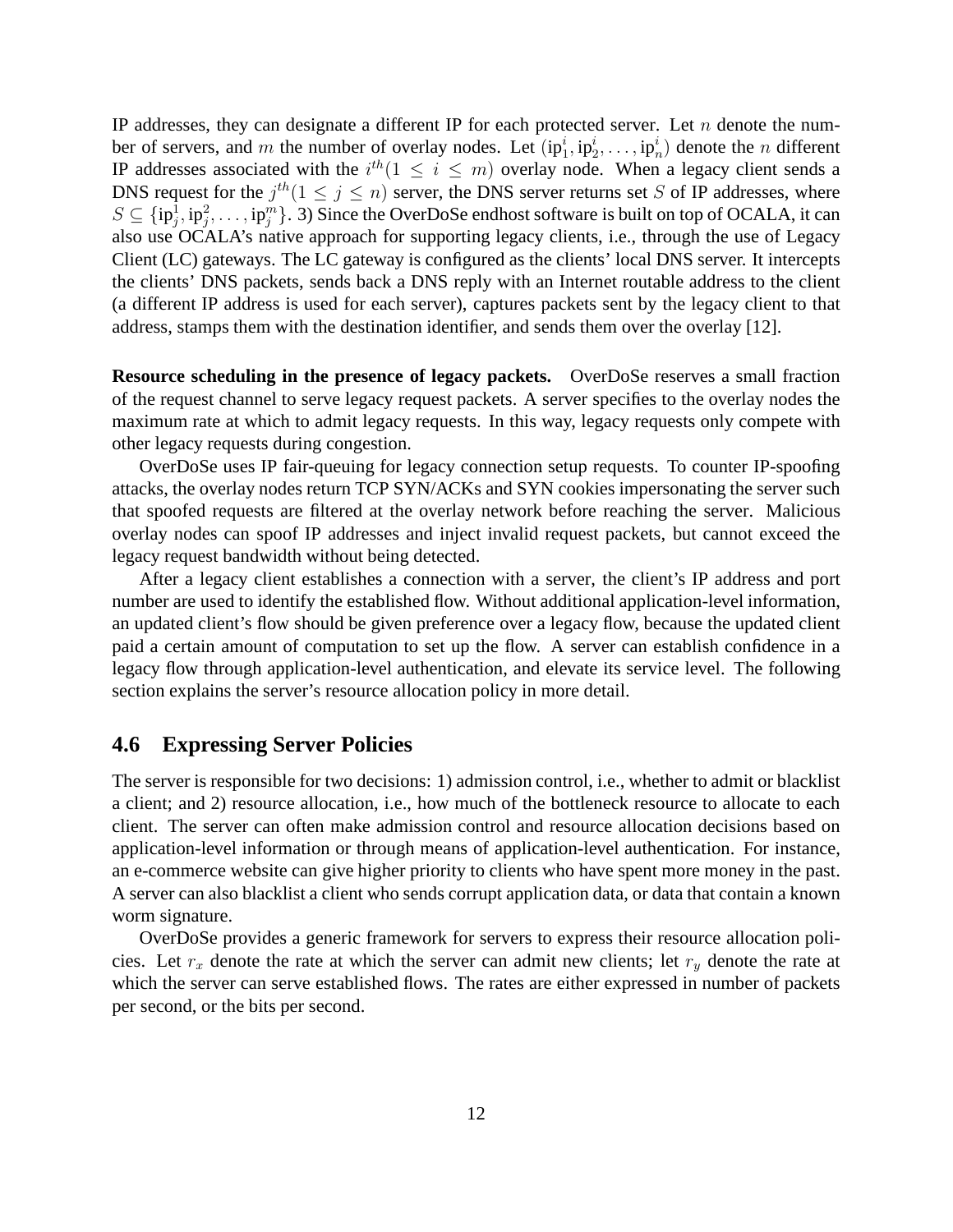**Policy for request channel.** The server specifies to an overlay node a minimum puzzle level  $\ell$ . The overlay node must suppress requests below level  $l$ . Initially, when the request channel is free of congestion,  $\ell = 0$ . The server increases  $\ell$  when congestion occurs in the request channel; and decreases  $\ell$  when request channel load falls beneath a certain threshold.

**Policy for established flows.** OverDoSe implements a generic weighted fair sharing scheme for established flows. The server application specifies to OverDoSe the weight for each flow. Let  $f$ denote the total number of established flows at a particular point of time; let  $w_i$  denote the weight of the  $i^{th}$  flow,  $1 \leq i \leq f$ . OverDoSe computes  $r_y^i$ , the bandwidth quota for the  $i^{th}$  flow as  $r_y^i = \frac{r_y \cdot w_i}{\sum_{i=1}^f w_i}$ . Setting  $w_i$  to 0 is equivalent to blacklisting the  $i^{th}$  flow.

The OverDoSe server software allows the server application to differentiate between four types of established flows and specify a default weight for each type: 1) updated and authenticated; 2) legacy and authenticated; 3) updated and non-authenticated; 4) legacy and non-authenticated. A flow is updated if it comes from an updated client. A flow is authenticated if the server application is able to authenticate the client's identity at the application level, e.g., through password-based authentication, or a CAPTCHA [29] mechanism.

## **5 Discussion**

### **5.1 Accommodating NATs**

As shown in Equation 1, a sender computes a puzzle based on its IP address. If the sender's ISP uses a Network Address Translator (NAT), then a sender's internal IP address differs from its external IP address, so overlay nodes in OverDoSe will reject puzzle solutions computed for a puzzle based on the internal address. To accommodate NATs, when a sender behind a NAT requests the latest puzzle seed from an overlay node, the overlay node includes not only a puzzle seed and a puzzle level, but also the sender's external IP address in the reply. The sender can extract the external IP address from the response packet and use it in the computation of a puzzle solution.

### **5.2 Asymmetric Computational Ability**

One concern with using computational puzzles is that it gives an advantage to endhosts with faster CPUs. To address this problem, researchers have proposed memory-bound puzzles [4, 9]. Another possibility is use a database like ARIN WHOIS [2] to obtain organizational information of an IP address. This can help us infer what type of device is associated with an IP address. We plan to study this further in future research.

## **5.3 Other Types of DDoS Attacks**

Because clients and servers are isolated at the IP layer in OverDoSe, compromised zombies cannot directly flood the server at the IP layer. However, a sophisticated adversary can instead direct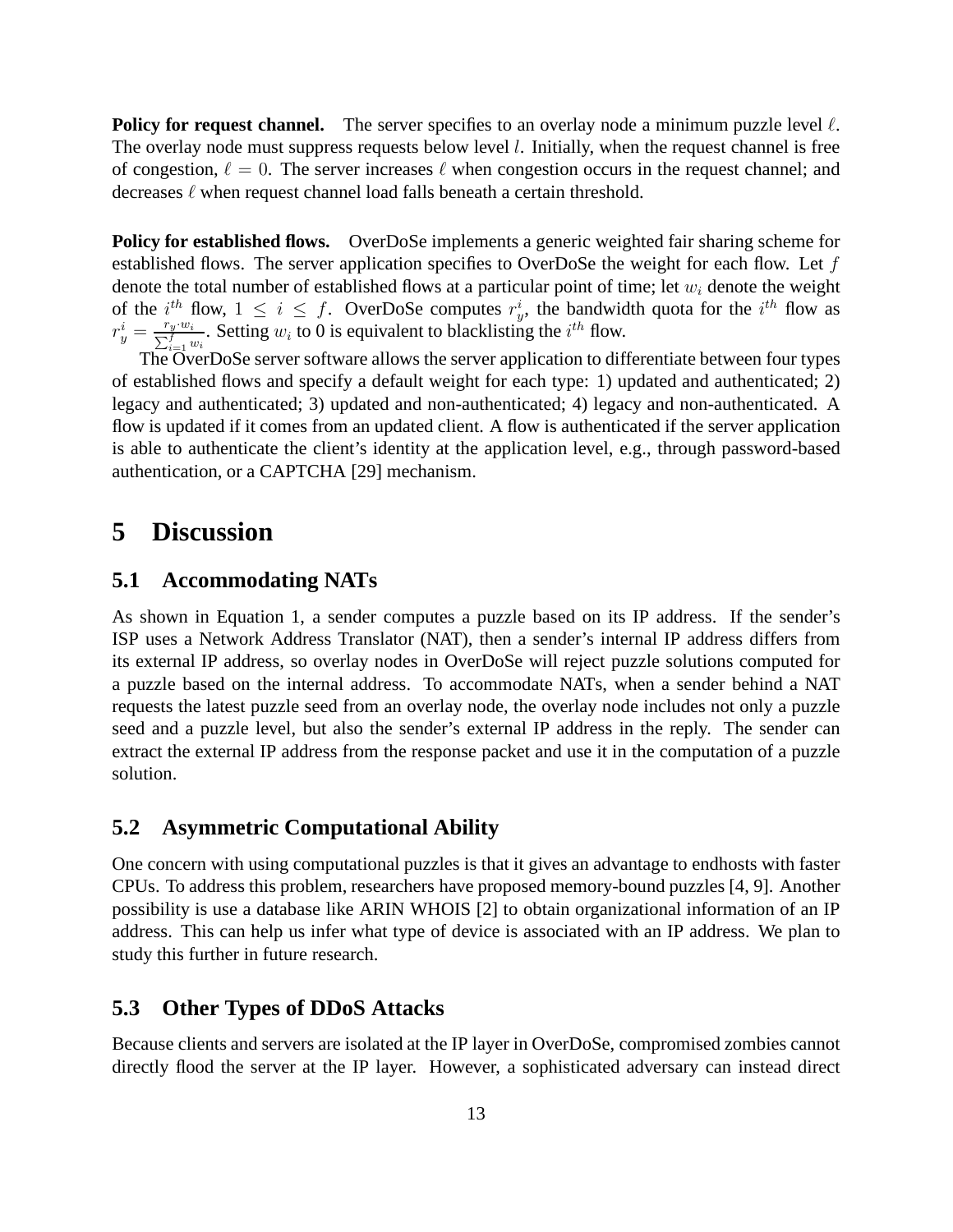the flood towards hosts close to the targeted server. This can cause network congestion near the targeted server, hence preventing legitimate clients from accessing the server. To defend against this attack, we can either hide the location of the server or locate the protected server in an isolated and well-connected part of the network with a very high capacity.

## **6 Analysis**

We analyze OverDoSe's puzzle-based connection setup scheme (PUZZLE), and compare it with Fighting Fire with Fire [30] (FFF), in which all clients, both legitimate and malicious, send aggressively to ensure fairness. The results show that with a single bottleneck, PUZZLE and FFF achieve the same mean and variance.

For simplicity, assume that all Internet hosts are identical in terms of computational power and access link bandwidth. Assume that the Internet backbone has sufficient capacity such that in the case of FFF, each client is capable of injecting request packets to the bottleneck as fast as their access link bandwidth can sustain. Due to space limit, we only show the conclusions of our theoretical analysis. We provide the detailed proofs in the appendix.

#### **6.1 Response Time without Queuing**

Assume  $n-1$  malicious and 1 legitimate clients that concurrently try to establish a connection with a server, who is capable of handling new connection requests at a deterministic rate of  $\mu$ .

For FFF, we make the simplifying assumption that every  $1/\mu$  seconds, the server accepts a request at random from all requests that have been received in the past  $1/\mu$  seconds. In PUZZLE, the server accepts all requests carrying a valid puzzle solution of level at least  $\ell$ .  $\ell$  is selected such that a client needs  $n/\mu$  time in expectation to solve a level  $\ell$  puzzle. Let  $T_{FFF}$ ,  $T_{PUZZLE}$  denote the time for a legitimate client to successfully get a request accepted at the server.

**Theorem 6.1.**  $E[T_{FFF}] = E[T_{PUZZLE}] = \frac{n}{\mu}$ ,  $VAR[T_{FFF}] = VAR[T_{PUZZLE}] = \frac{n^2}{\mu^2}$  $\mu^2$ 

### **6.2 Effect of Queuing**

The analysis in the previous section does not take into account queuing delay in FFF and PUZZLE.

Consider FFF-Q-FCFS, a variant of FFF, where the server has a queue of length  $Q$ , and requests are serviced at a deterministic rate of  $\mu$  in First-Come-First-Serve (FCFS) order.

**Corollary 1.**  $E[T_{FFF-Q-FCFS}] = n/\mu + Q/\mu$ ,  $VAR[T_{FFF-Q-FCFS}] = n^2/\mu^2$ .

Next, we analyze the effect of queuing on PUZZLE and show that under FCFS policy, the queuing delay is sublinear with respect to the number of attackers.

Assume the server has an infinite-size queue, and adopts a First-Come-First-Serve (FCFS) service policy. The response time is the sum of the time spent computing the puzzle and the queuing delay. To minimize the response time the server has to choose between (1) a lower puzzle level which translates to a lower computation time, but a larger queuing delay (as more puzzle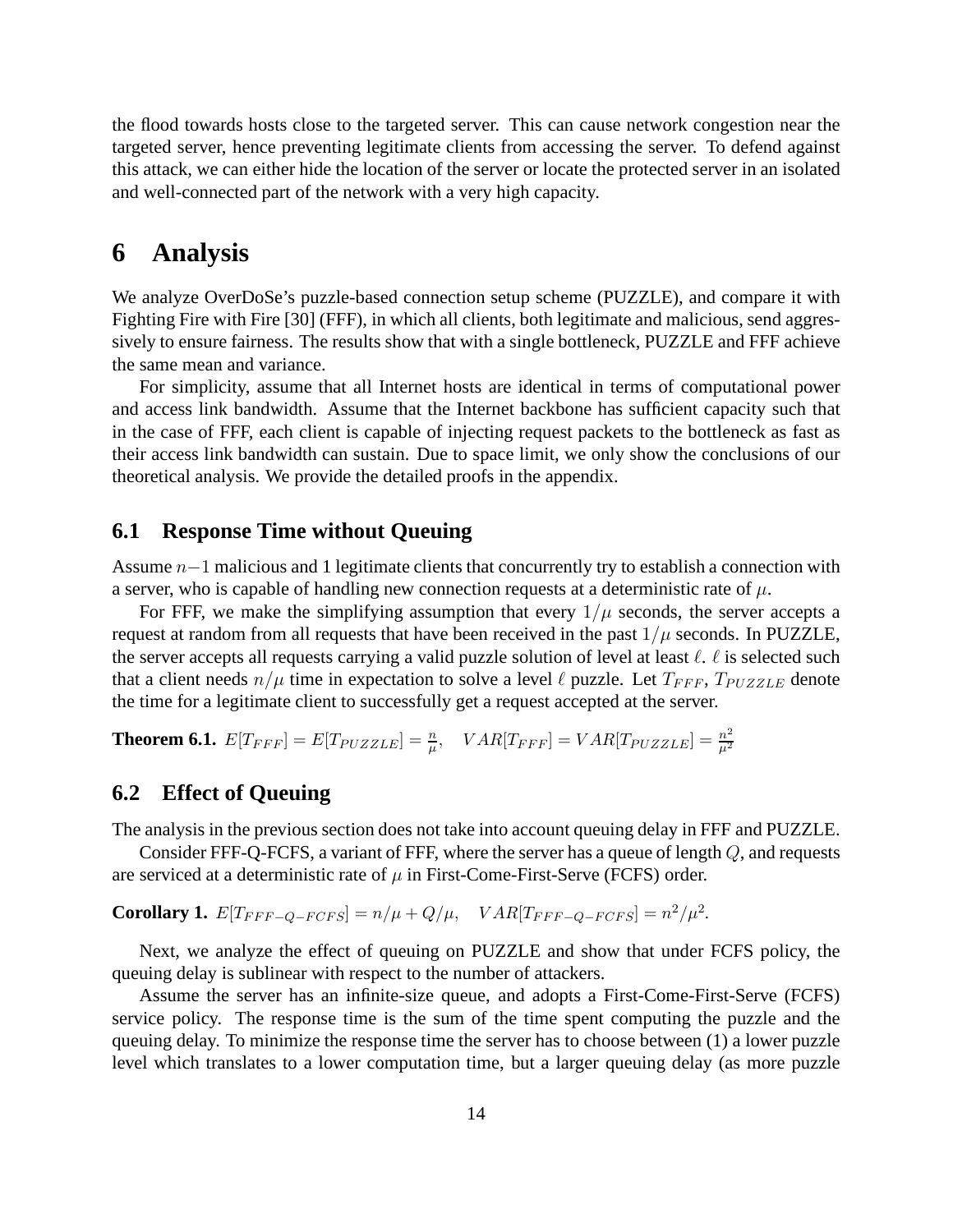are computed), or (2) a higher puzzle value, which translates to lower queuing delay, but a higher computation time.

Assume at any point of time,  $n$  users concurrently request a connection setup. Define job size S to be the time spent servicing a request. We consider general distributions of job sizes. Let  $\mu$ denote the average rate at which the server can service requests, hence,  $\mu E[S] = 1$ . Let  $x = \frac{E[S^2]}{2E[S]}$  $rac{E[S^2]}{2E[S]}$ .  $x$  is a quantity that roughly characterizes the variance of the job size distribution.

**Theorem 6.2.** *To obtain the best expected response time, one must set the puzzle level to be*  $\ell^* =$  $\log_2 \frac{n + \sqrt{\mu x n}}{\mu \delta}$ . And under  $\ell^*$ , the best expected response time is  $E[T_S]^* = \frac{n}{\mu} + 2\sqrt{\frac{nx}{\mu}}$ .

**Corollary 2.** *Particularly, with deterministic job size,*  $\ell^* = \log_2 \frac{n + \sqrt{n/2}}{\mu \delta}$ ,  $E[T_S]^* = \frac{n}{\mu} + \sqrt{2n}$ . *When job size is an exponential distribution,*  $\ell^* = \log_2 \frac{n + \sqrt{n}}{\mu \delta}$ ,  $E[T_S]^* = \frac{n}{\mu} + 2\sqrt{n}$ .

# **7 Evaluation**

### **7.1 Implementation Details**

We implement the client-side and server-side OverDoSe software on top of OCALA [12], a software layer positioned below the transport layer in the IP stack, that allows legacy applications to use features provided by an overlay network without being aware of the existence of the overlay. On the client side, when OverDoSe captures a DNS request for a protected server from a legacy application, it resolves the name to a list of IP addresses of the overlay nodes. OverDoSe then establishes an end-to-end path to the protected server via the overlay. After setting up the path, OverDoSe returns to the legacy application a DNS reply containing a fake IP address. OverDoSe thereafter captures all packets sent to that IP address and routes them via the overlay network. As described in Section 4.4, OverDoSe also uses probe messages to monitor end-to-end connectivity. OverDoSe automatically tries to reroute traffic through a different overlay node when it observes low throughput or high loss.

On the server side, in addition to connecting the server application with the overlay network, OverDoSe also provides an API through which server applications can specify to OverDoSe how to regulate established flows and the connection setup packets.

Overlay nodes in OverDoSe run a single-threaded user-level daemon under Linux, capturing and forwarding packets using UDP. An OverDoSe overlay node allocates a different UDP port for each server. All established data packets from or destined for a server, as well as control messages from the server, are sent to a unique UDP port dedicated to that server. In addition, all overlay node use a unique UDP port to handle initial connection setup requests.

### **7.2 Experiment Setup**

To validate the design of OverDoSe, we ran several experiments on Emulab [3]. All experiments use Emulab's pc3000 nodes, consisting of 3.0 GHz 64-bit Xeon processors, 800MHz FSB, and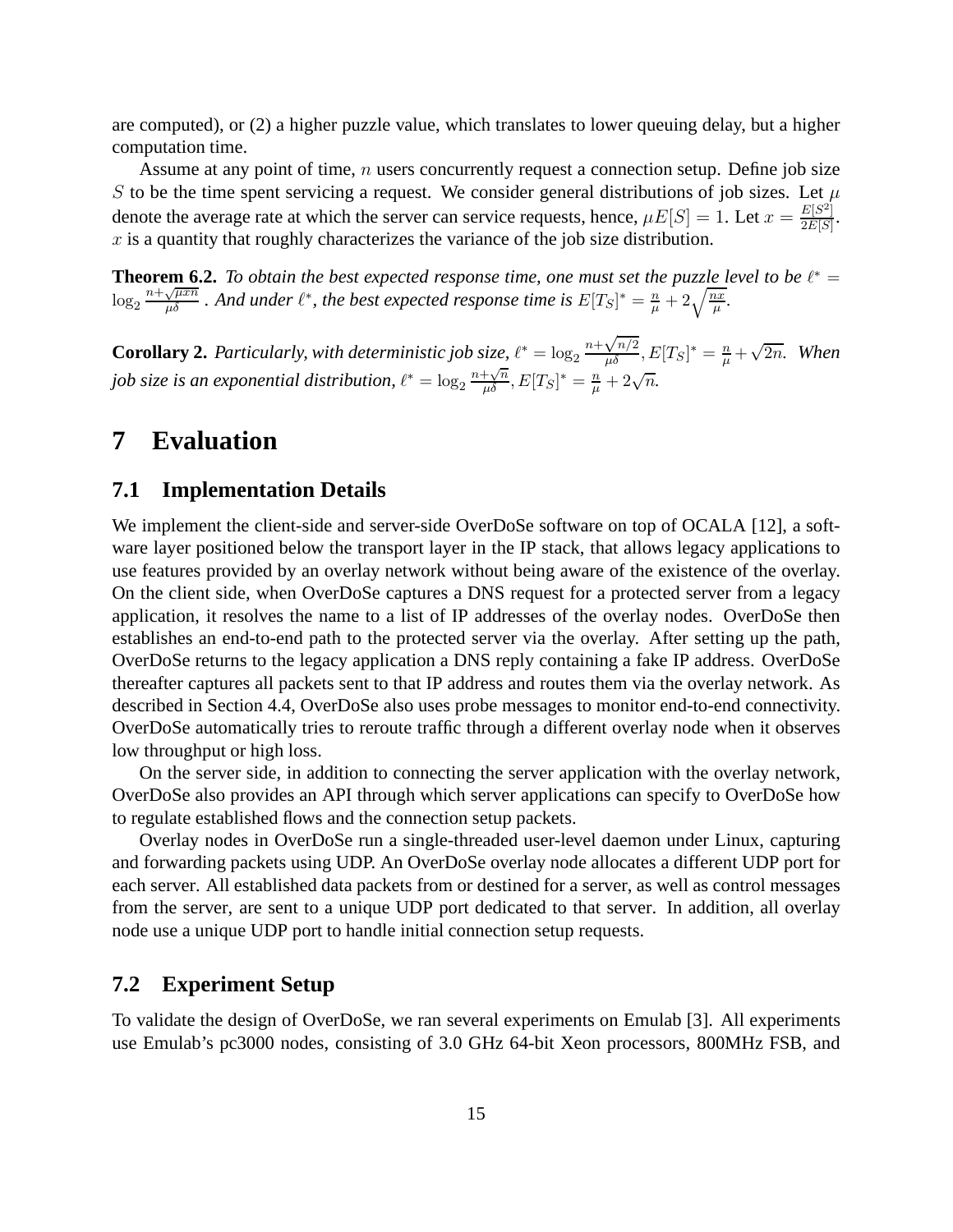

Figure 2: **Experimental topology.** *This figure illustrates the virtual and physical topology used in the experiments. The virtual topology consists of a backbone of "infinite" capacity and endhosts that are subject to access-link bottleneck bandwidth constraints. We multiplex nodes and links to simulate many virtual nodes (links) out of one physical node (link). The two gigabit Ethernets provide abundant capacity for all experiments.*



Figure 3: **Request channel experimental results.** *The server is capable of handling 30 new connections per second. The connection setup time for OverDoSe includes the time for requesting the puzzle seed and solving the puzzle.*

2GB 400MHz DDR2 RAM. An underlying VLAN switched network can be configured to set up the topologies needed for the experiments.

We emulate an Internet-like topology, consisting of a backbone with infinite capacity, clients with access-link bandwidth of 1Mbit/s, and peers and a server each with access-link bandwidth of 100Mbit/s. This virtual topology is depicted in Figure 2(a). Figure 2(b) shows the real topology used in the established channel experiments. To emulate the effect of large DDoS attacks, we multiplex nodes and links to simulate many virtual nodes (links) out of one physical node (link). Link multiplexing is achieved using customized Click [16] routers that shape each virtual node's traffic to 1Mbit/s. The total amount of traffic sent into the backbone in every experiment is below 1Gbps, so we use a Gigabit LAN to simulate an Internet backbone with infinite capacity.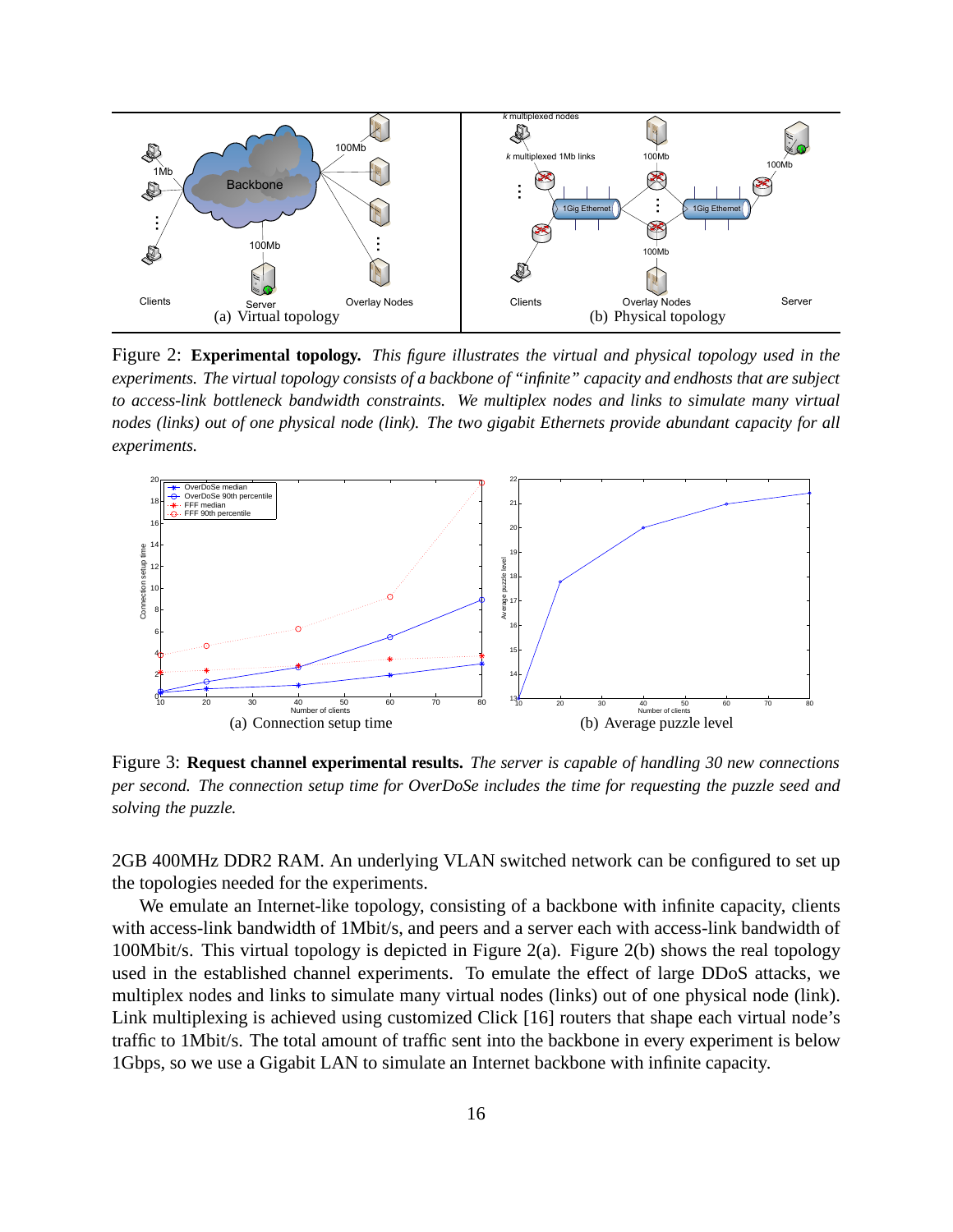|          | $RTT$ (std. dev.)                | RTT reverse (std. dev.) | Throughput   | Throughput reverse |
|----------|----------------------------------|-------------------------|--------------|--------------------|
| OverDoSe | $0.499(0.051)$ ms                | $0.503(0.082)$ ms       | $185.3$ Mbps | 146.7Mbps          |
|          | no Over $DoSe$   0.193(0.051) ms | $0.198(0.052)$ ms       | 694.3 Mbps   | 656.8Mbps          |

Table 1: **Micro-benchmarks.** *The measurements are taken with a single client, peer and server node connected to the same gigabit Ethernet. Round-trip-time and throughput are measured both from the client to the server and in the reverse direction.*

## **7.3 Micro-benchmarks**

For micro-benchmarks, we connect a client, a peer, and a server to the same gigabit LAN. We measure round-trip-time and throughput from the client to the server, and vice versa; both with and without OverDoSe. Table 1 shows micro-benchmarking results. Round-trip-time is measured by sending 100 ping packets; and throughput is measured by running ttcp over 120 seconds. The round-trip-time with OverDoSe is approximately twice the round-trip-time without OverDoSe, because with OverDoSe, the packet is routed through an overlay node. The large drop in throughput is caused by OCALA, which is running in user space; similar results are reported by Joseph et al. [12].

## **7.4 Request Channel Evaluation**

To evaluate the request channel, we configure the server to handle request packets at a deterministic rate of 30 requests per second. The server has a finite-length drop-tail queue of length 60, i.e., at most 2 seconds of buffering; and adopts a First-Come-First-Serve (FCFS) policy.

We compare three schemes, each with 10 to 80 clients: 1) OverDoSe's puzzle-based scheme; 2) a Fighting-Fire-with-Fire (FFF) scheme [30]; and 3) non-aggressive legitimate senders under no protection.

Because OverDoSe clients must solve puzzles, a computationally intensive task, we use one physical node to model each client. We use link multiplexing and have every 10 clients share a 100Mbit/s LAN. A customized Click router sits at the border of every LAN and shapes each client's traffic to 1Mbit/s. The same setup is used for the FFF and no defense experiments.

The OverDoSe experiment involves 5 overlay nodes. All clients repeatedly request for new connections as quickly as they can. Each connection setup attempt times out after 10 seconds at which time the client stops the current puzzle computation, requests a new puzzle seed, and starts a new connection setup attempt. The connection setup time for OverDoSe includes the puzzle computation time. In the FFF experiment, all clients send request packets as quickly as their access link bandwidth can sustain. Requests and server responses are tagged with a sequence number to mark which attempt a request packet belongs to. An FFF client floods with requests under sequence number  $i$  until it hears a response at which time it completes the current request, and starts to request under sequence number  $i + 1$ . The connection setup time for attempt i is measured as the time when the first request tagged  $i$  is sent out, till when a response tagged  $i$  is received. In the experiment with non-aggressive legitimate senders, one client is configured as the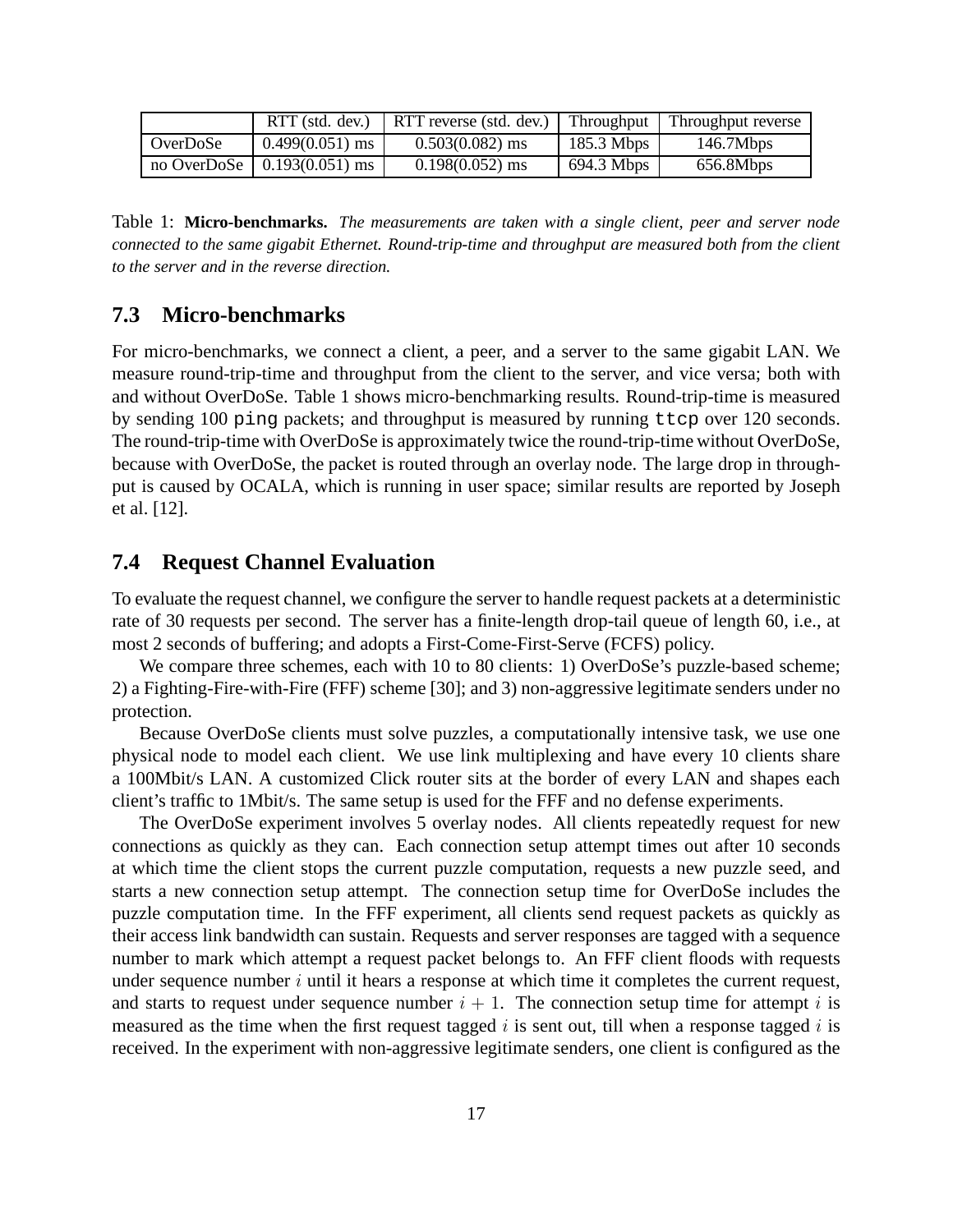legitimate sender, sending requests at a uniform rate of 5 packets per second. The rest of clients are malicious and inject request packets as quickly as they can. A connection setup attempt times out after 10 seconds for a legitimate sender, and a new one is started. In all experiments, request and response packets are 84 bytes in size including IP headers. Ethernet headers and OverDoSe headers are not counted in the 84 bytes.

Request channel experimental results are shown in Figure 3. The experimental results confirm the theoretical analysis in Section 6, showing that FFF and OverDoSe's puzzle scheme have roughly the same mean and variance in terms of connection setup time. However, with a queue of length 60 at the server, FFF introduces a constant queuing delay of 2 seconds, since the queue is always full in FFF. The gap narrows as the number of clients grows because the queuing delay for OverDoSe increases in the presence of more clients. In Theorem A.3 of Section 6, we show that the queuing delay is sublinear with respect to the puzzle computation time, assuming the server has a queue of sufficient length.

Figure 3(a) shows, unexpectedly, that with 80 clients, the 90th percentile line for FFF increases sharply. This is because the server is using a software interrupt mechanism for reading packets from the Network Interface Card (NIC). Because the clients send small request packets at an aggregate rate of 80Mbit/s, the software interrupt handler is consuming almost the entire CPU. The server request handling process therefore experiences short outages when it fails to get its scheduling quantum. We also run the experiment with 100 clients, but the FFF server is so overloaded that the request handling process gets too few CPU cycles. For this reason, the case for 100 clients is not included in the figure.

Our experiments show that a non-aggressive legitimate sender has low probability of successfully setting up a connection. In the presence of 2 attacking hosts, only 9 out of 917 connection setup attempts completed within the 10 seconds timeout. For this reason, the curve for a nonaggressive legitimate sender is not shown in Figure 3(a) along with FFF and OverDoSe.

In the OverDoSe implementation, the server dynamically adjusts the puzzle level according to real-time load, to keep the request arrival rate below 30 requests per second. The server notifies the peers of the latest puzzle level every second, and the latest puzzle level is returned to the clients along with the puzzle seed. Figure 3(b) plots the average puzzle level as seen by the clients against the number of requesting clients.

#### **7.5 Established Channel Evaluation**

To evaluate the established channel under DDoS attacks, we set up a web-server running Apache v2.2.0. The Apache server is unmodified and running with default configuration, except that we lower the client timeout value in to be 20 seconds, so the server does not wait too long for unresponsive clients under DDoS attacks. A simple detection module runs as an OverDoSe plug-in. Once a malicious client is found, the plugging informs the OverDoSe server, which then asks the overlay nodes to blacklist the malicious client. The detection delay is modeled in terms of the number of packets the server receives from each client before an alarm is triggered. Meanwhile, the server runs the default OverDoSe policy as described in Section 4.6, aiming to fair-share the server's access link bandwidth between all legitimate clients.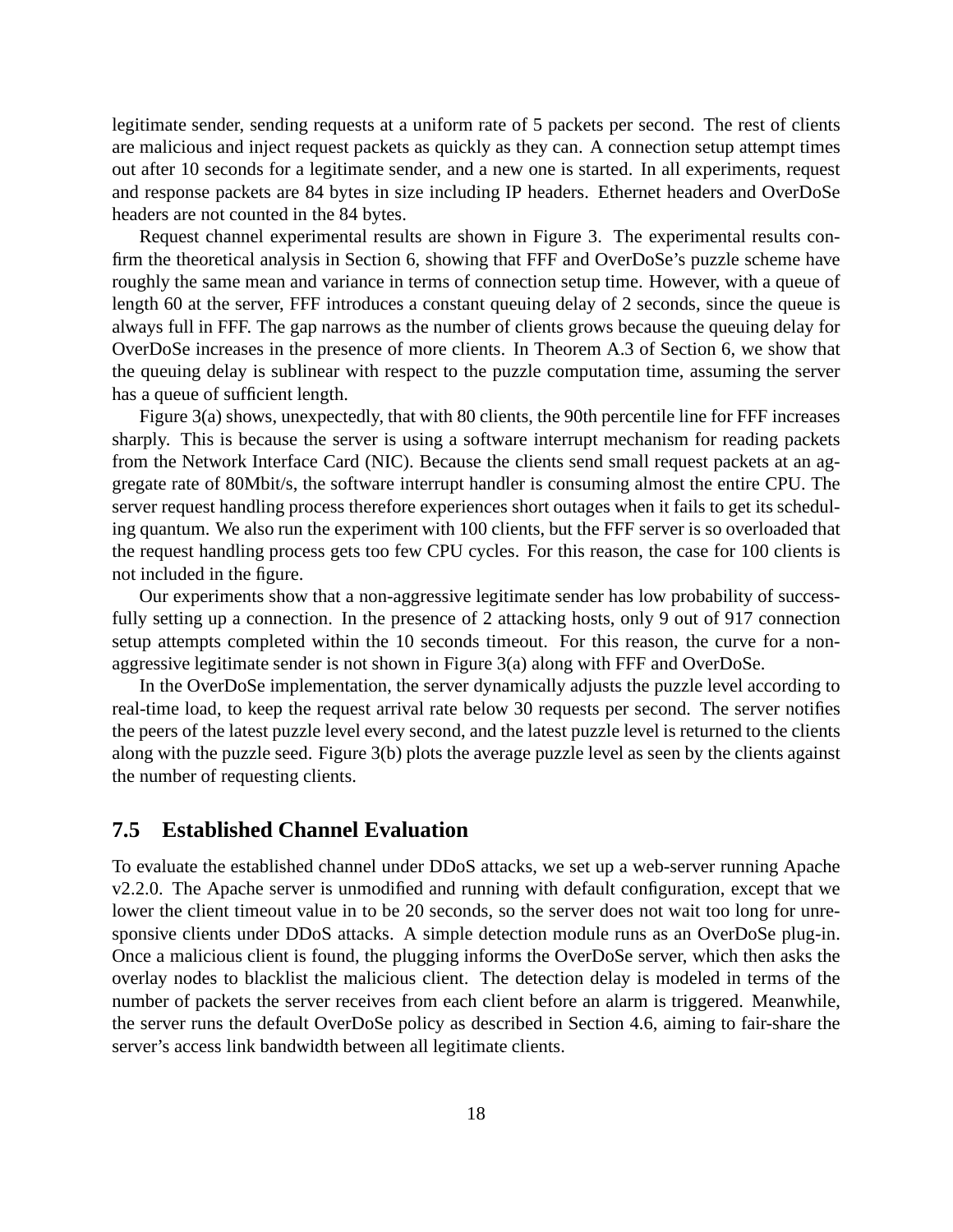

Figure 4: **Established channel under bandwidth exhaustion attack.** *This figure shows the performance of the established channel under a bandwidth exhaustion attack. Legitimate clients arrive at an Apache web-server according to a Poisson process with an average inter-arrival time of 0.05s. 300 zombie machines coordinate to inject attack packets from 60s to 180s.*



Figure 5: **Packet dropping attack by compromised overlay nodes.** *The attack happens at 15s. Detection and repair occur without interrupting TCP.*

We model an adversary who floods with established traffic. There is no resource contention in the request channel in this experiment, so we turn off the puzzle mechanism, enabling us to multiplex 5 physical nodes to emulate around 300 concurrent legitimate clients. We use httperf [23], a HTTP performance measurement tool, to emulate legitimate clients' behavior. In this experiment, clients arrive according to a Poisson process with an average inter-arrival time of 0.05s. This is achieved by having each of the 5 physical nodes simulate a Poisson process with an average inter-arrival time of 0.25s. During a client's session, it issues 15 requests for a 20KB file. The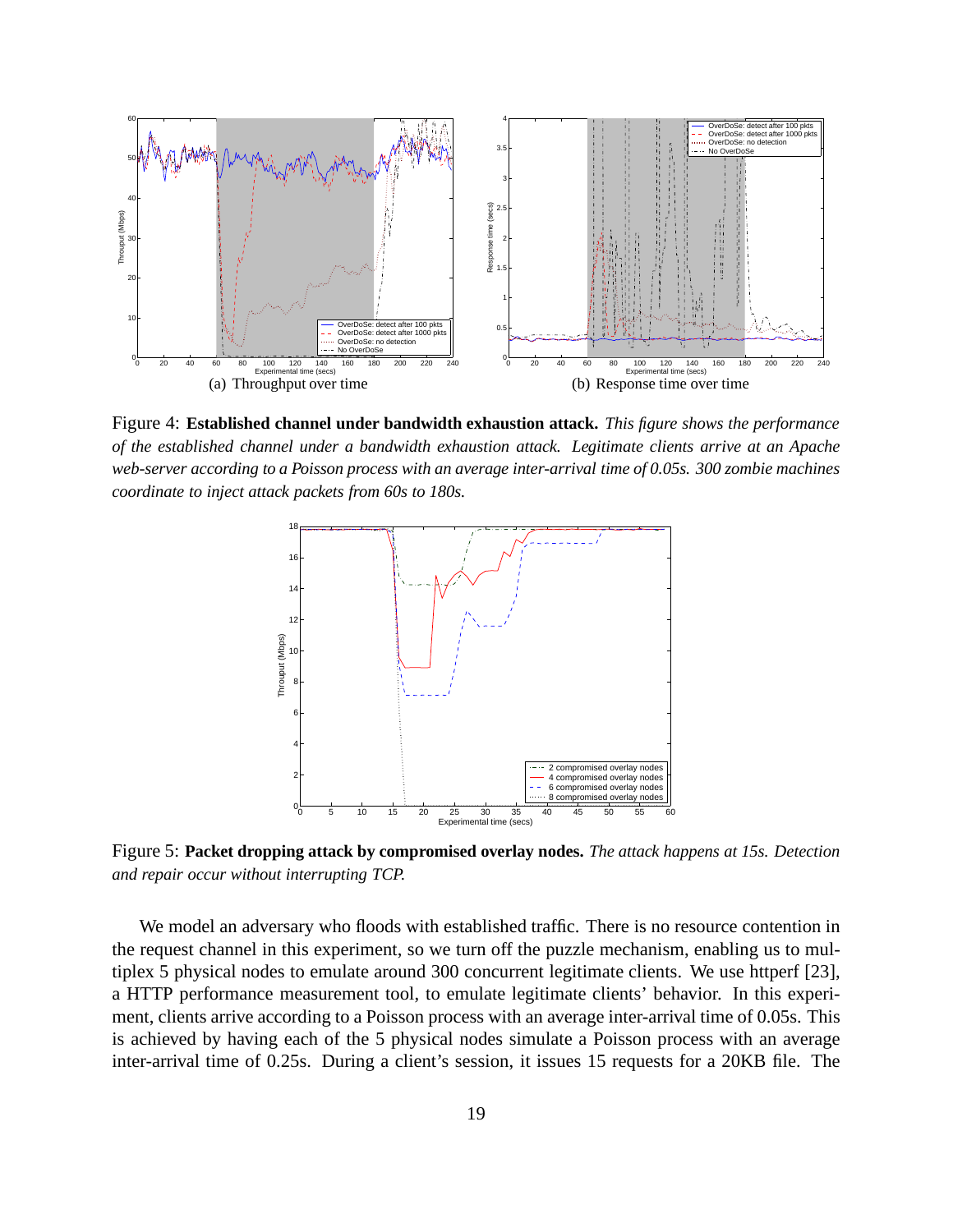15 requests come in a sequence of bursts of length 5, where consecutive bursts are spaced by 5 seconds of user think-time. Clients arrive in a non-blocking fashion; inside each client's session, a client waits for a response to its previous HTTP request before issuing a new one.

We model 300 zombie machines on 15 physical nodes, with each physical node simulating 20 zombie machines. Each client, attacker and legitimate client alike, has 1Mbit/s of access link bandwidth. All zombie machines attack at the same time, injecting packets as quickly as possible to congest the uplink bandwidth to the server.

Figure 4 shows the behavior of the established channel under this attack. With no protection, throughput drops and response time increases sharply in the presence of 300 attackers. The performance of the established channel improves greatly with OverDoSe for two main reasons: 1) *Fair-sharing*. The default policy fair-shares the uplink bandwidth among all legitimate clients. Hence, even without any specialized detection mechanism (the dotted line in Figure 4), the attack loses its strength after having been shaped by the overlay peers according to each client's fair-share bandwidth. 2) *Attack detection and blacklisting*. Once the server detects that a client is misbehaving, it asks the overlay network to blacklist the client; so the attack packets get dropped before the bottleneck link.

## **7.6 Packet Dropping by Compromised Overlay Nodes**

This experiment uses Apache with 8 overlay nodes and 20 clients, who establish a persistent TCP connection with the web server and repeatedly download a 50KB file. Compromised overlay nodes start to drop all packets at the same point of time, and the client-side OverDoSe detects and repairs the connection without disrupting TCP, as shown in Figure 5. The figure plots the throughput over time under a varying number of compromised overlay nodes. In this experiment, once an OverDoSe client detects a packet dropping attack, it tries to repair the connection with two random overlay nodes at a time, and if the attempt fails after a small timeout, it tries with two other overlay nodes. A future version of OverDoSe might use a more sophisticated algorithm that incorporates proximity information [24, 31] or overlay node reputation [13].

## **8 Related Work**

Proposed solutions to DDoS fall roughly into infrastructure-based approaches and overlay-based approaches. The two approaches are complementary; we believe that a promising direction in DDoS defense is to introduce minimal changes to the current network infrastructure, and delegate complex functionalities such as per-flow traffic shaping to a large-scale overlay network.

### **8.1 Overlay-based DDoS Defense**

In SOS [15, 27], Keromytis et al. first propose the idea of using an overlay network to provide DDoS defense. SOS assumes a network filter in the vicinity of the protected server that blocks all incoming packets except those coming from a small subset of egress nodes in the overlay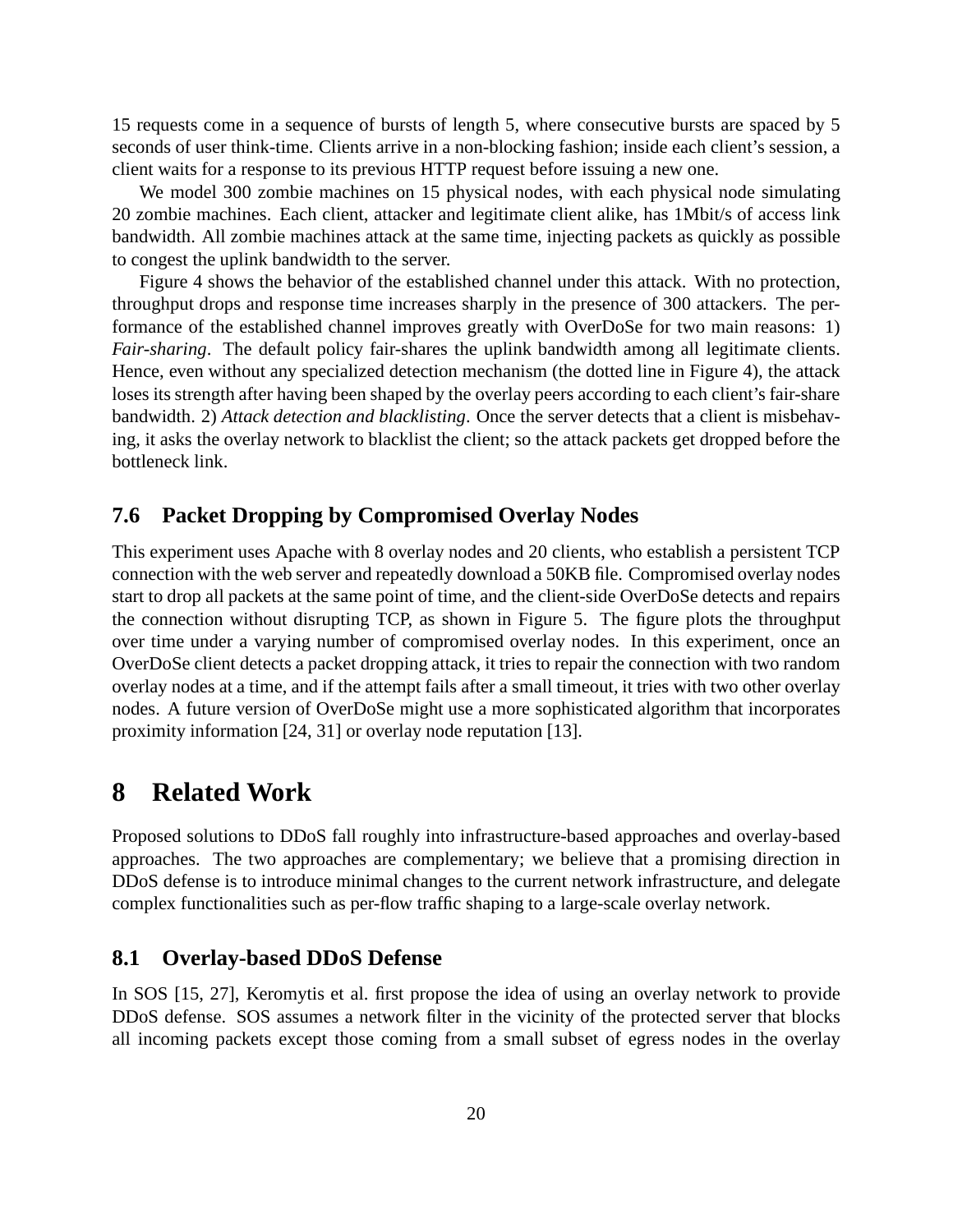|                 | isolation                   | resilience. agst. | overhead                     | secure conn. | modification to |
|-----------------|-----------------------------|-------------------|------------------------------|--------------|-----------------|
|                 | mechanism                   | compromised peers |                              | setup        | infrastructure. |
| <b>SOS</b>      | secret dst. IP              | low               | high                         | no           | edge            |
| <b>Mayday</b>   | secret IPs, ports, etc.     | low               | low $\sim$ high <sup>*</sup> | no           | edge            |
| Si3             | secret dst. IP (physical)** | low               | low                          | rate limit   | no (edge)       |
| FoNet           | IP level                    | low               | low                          | partial***   | global          |
| Spread-spectrum | secret dst. IP              | low               | high                         | no           | edge            |
| <b>OverDoSe</b> | IP level                    | high              | low                          | puzzle       | edge            |

Table 2: **Comparison with related work.** \* *Mayday presents several designs allowing us to trade-off performance for security.* ∗∗ *The Si3 paper describes two designs, one leveraging the i3 overlay network, the other requiring modifications the the edge ISP's infrastructure.* ∗∗∗ *For services that have restricted access, the server can provide the overlay network with an access control list; however, FoNet does not protect connection setup for open services.*

network. Hence, SOS relies on the identities of the egress nodes being secret; otherwise, zombies could either spoof the source addresses of the egress nodes or selectively attack the egress nodes. Mayday [5] generalizes SOS, and proposes an expanded set of overlay routing and filtering mechanisms, allowing a tradeoff between security and performance. Like SOS, Mayday's filtering mechanism also relies on a secret authenticator that may be globally transferable across different clients. SOS and Mayday protect the secret authenticator and increase resilience against compromised overlay nodes through indirection, random routing or agile secret updates. This increases system design complexity, and creates the possibility of attacks against the overlay routing mechanism itself. Multi-hop overlay routing also increases the end-to-end latency and run-time load at the overlay nodes. A final concern with SOS and Mayday-like approaches is where to deploy the network filter. The network filter itself can be susceptible to DDoS attack if it is situated too close to the victim, while moving it towards the core raises scalability issues.

Stavrou et al. extend SOS and Mayday, spreading traffic across multiple access points in the overlay network for resilience to the "sweeping attack" [28], where malicious zombies flood a subset of the overlay nodes at a time. This approach requires all overlay nodes to share a secret key, and so is susceptible to a single compromised overlay node. However, spread-spectrum communication is potentially valuable for resilience against not only the sweeping attack, but also a performance degradation attack in which malicious nodes drop a subset of legitimate packets or delay packet delivery in a way that is hard to detect.

Si3 [18] uses the i3 overlay network to route packets to the protected server, proposing to implement traffic shaping functionalities on i3 nodes. Si3 assumes that a trusted overlay network hides the protected server's IP; once the server's IP address is revealed, attackers can bypass the overlay and directly attack the server.

FONet [17] proposes a federated overlay network across multiple ASes, offering different types of DDoS resistance to suit different applications. FONet proposes to configure the network infrastructure to isolate senders and protected receivers at the IP level, and to give preference to traffic between the overlay nodes. FONet assumes a trusted overlay network and does not provide techniques to defend against compromised overlay nodes.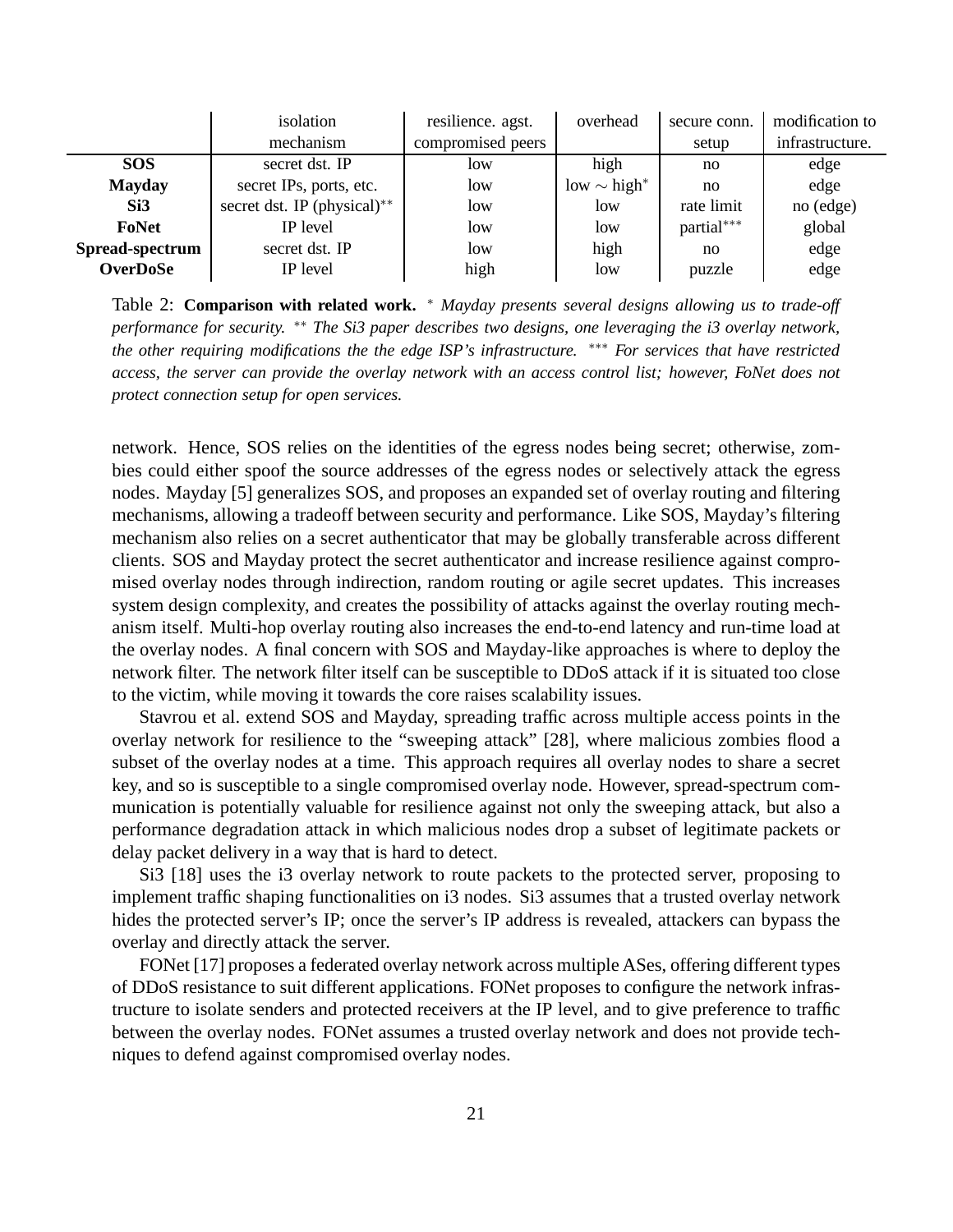## **8.2 Infrastructure-based DDoS Defense**

Firebreak decouples senders and protected receivers at the IP level [10] through Firebreak boxes deployed near the edge of the network, that tunnel packets from sources to the server. Firebreak is complementary to our work, for it can be used to provide the infrastructure support required by OverDoSe.

IP Pushback [21, 11] and traceback [8, 25, 26] use explicit signaling protocols to discover the sources of attack traffic and install filters to remove the attacking traffic as early as possible. Network-capability systems [20, 6, 32, 33], on the other hand, use markings in the packet header to encode permission to send traffic.

## **9 Conclusion and Future Work**

This paper presents OverDoSe, a high-performance and compromise-resilient overlay architecture to protect targeted sites against DDoS attacks. OverDoSe is intended for deployment by a single ISP who wishes to provide DDoS protection as a value-added service to its customers. We implement OverDoSe endhosts on top of the OCALA architecture to support legacy applications. We run a series of DoS experiments on Emulab and validate the design of OverDoSe.

# **References**

- [1] Akamai. http://www.akamai.com.
- [2] American registry for internet numbers. http://www.arin.net/.
- [3] Network emulation testbed. http://www.emulab.net.
- [4] Martín Abadi, Mike Burrows, Mark Manasse, and Ted Wobber. Moderately hard, memorybound functions. In *Proceedings of the 10th Annual Network and Distributed System Security Symposium (NDSS)*, San Diego, CA, USA, February 2003.
- [5] David G. Andersen. Mayday: Distributed Filtering for Internet Services. In *Proc. 4th USENIX Symposium on Internet Technologies and Systems (USITS)*, Seattle, Washington, March 2003.
- [6] Tom Anderson, Timothy Roscoe, and David Wetherall. Preventing Internet denial-of-service with capabilities. In *Proceedings of Hotnets-II*, November 2003.
- [7] D. Awduche, L. Berger, D. Gan, T. Li, V. Srinivasan, and G. Swallow. *RSVP-TE: Extensions to RSVP for LSP Tunnels*. Internet Engineering Task Force, December 2001. RFC 3209.
- [8] Steve Bellovin. ICMP traceback messages. Internet draft, 2000. http://www.cs. columbia.edu/∼smb/papers/draft-bellovin-itrace-00.txt.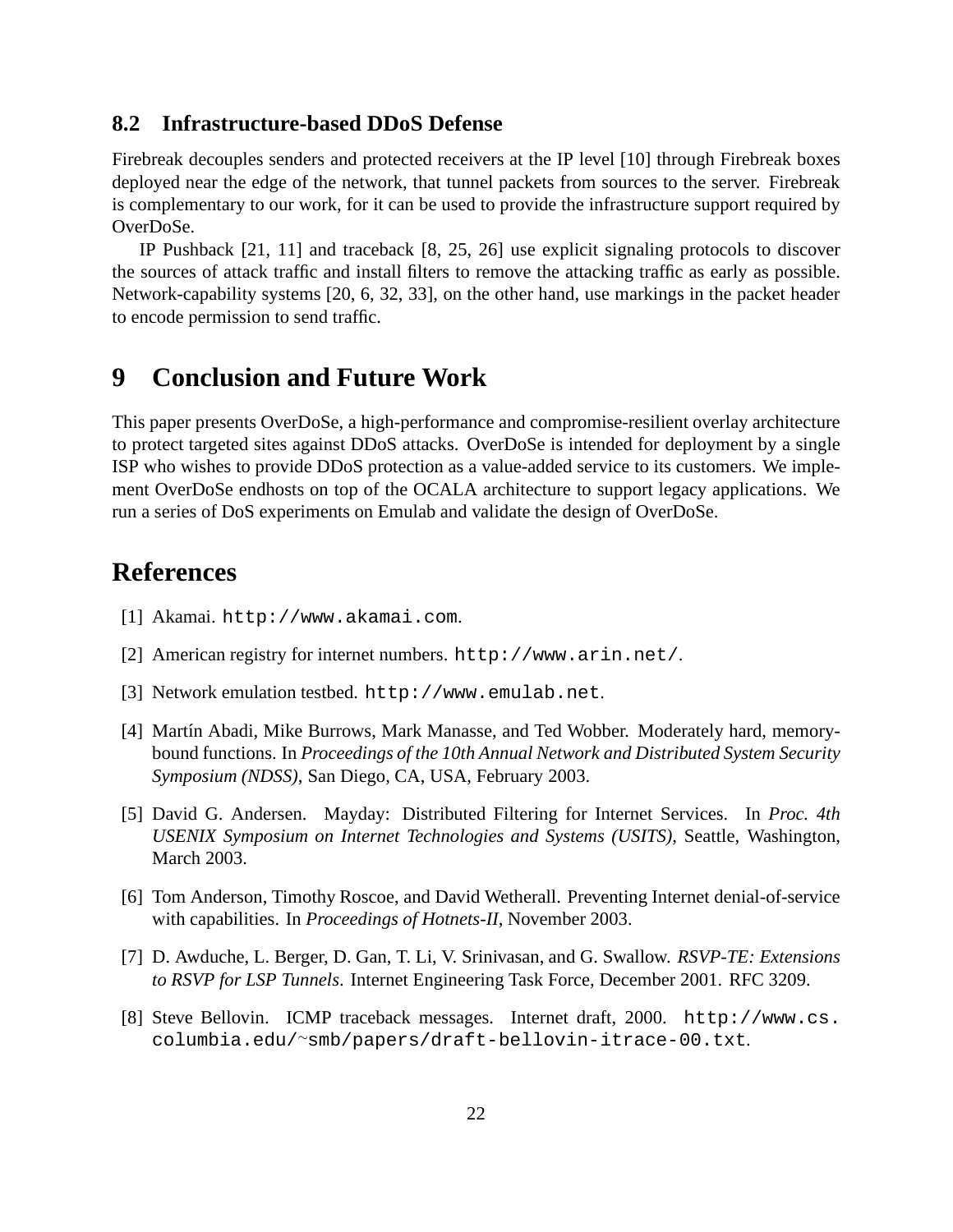- [9] Cynthia Dwork, Andrew Goldberg, and Moni Naor. On memory-bound functions for fighting spam. In *Proceedings of CRYPTO*, August 2003.
- [10] Paul Francis. Firebreak: An IP perimeter defense architecture. http://www.cs. cornell.edu/People/francis/firebreak/hotnetsfirebreak-v7.pdf.
- [11] John Ioannidis and Steven M. Bellovin. Implementing Pushback: Router-Based Defense Against DDoS Attacks. In *Proc. Network and Distributed System Security Symposium (NDSS)*, San Diego, CA, February 2002.
- [12] Dilip Joseph, Jayanthkumar Kannan, Ayumu Kubota, Karthik Lakshminarayanan, Ion Stoica, and Klaus Wehrle. OCALA: An architecture for supporting legacy applications over overlays. In *Proc. 3rd Symposium on Networked Systems Design and Implementation (NSDI) (to appear)*, San Jose, CA, May 2006.
- [13] Sepandar D. Kamvar, Mario T. Schlosser, and Hector Garcia-Molina. The eigentrust algorithm for reputation management in p2p networks. In *WWW '03: Proceedings of the 12th international conference on World Wide Web*, pages 640–651, New York, NY, USA, 2003. ACM Press.
- [14] Srikanth Kandula, Dina Katabi, Matthias Jacob, and Arthur W. Berger. Botz-4-Sale: Surviving Organized DDoS Attacks That Mimic Flash Crowds. In *2nd Symposium on Networked Systems Design and Implementation (NSDI)*, Boston, MA, May 2005.
- [15] Angelos D. Keromytis, Vishal Misra, and Dan Rubenstein. SOS: Secure overlay services. In *Proc. ACM SIGCOMM*, pages 61–72, Pittsburgh, PA, August 2002.
- [16] Eddie Kohler, Robert Morris, Benjie Chen, John Jannotti, and M. Frans Kaashoek. The click modular router. *ACM Transactions on Computer Systems*, 18(3):263–297, August 2000.
- [17] Jinu Kurian and Kamil Sarac. FONet: A federated overlay network for DoS defense in the internet. Technical report, University of Texas at Dallas, 2005.
- [18] Karthik Lakshminarayanan, Daniel Adkins, Adrian Perrig, and Ion Stoica. Taming IP packet flooding attacks. In *Proceedings of the Second Workshop on Hot Topics in Networks (HotNets-II)*, Cambridge, Massachusetts, November 2003.
- [19] Kevin Lam, David LeBlanc, and Ben Smith. Theft on the web: Prevent session hijacking. http://www.microsoft.com/technet/technetmag/issues/ 2005/01/SessionHijacking/default.aspx.
- [20] S. Machiraju, M. Seshadri, and I. Stoica. A scalable and robust solution for bandwidth allocation. In *International Workshop on QoS*, May 2002.
- [21] Ratul Mahajan, Steven M. Bellovin, Sally Floyd, John Ioannidis, Vern Paxson, and Scott Shenker. Controlling high bandwidth aggregates in the network. *Computer Communication Review*, 32(3):62–73, 2002.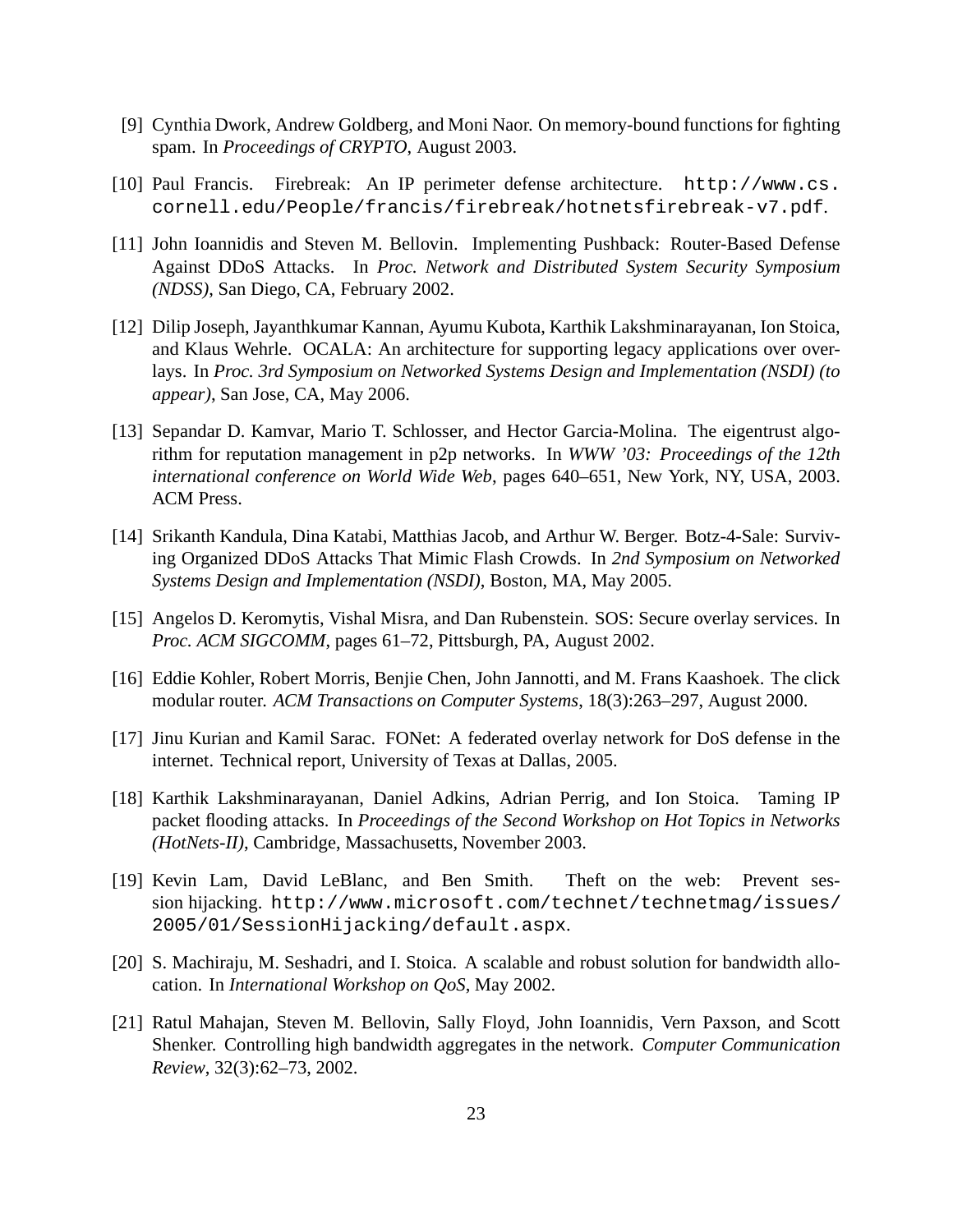- [22] Joseph Menn. Deleting online extortion. Los Angeles Times, October 25, 2004.
- [23] David Mosberger and Tai Jin. httperf a tool for measuring web server performance. *SIG-METRICS Perform. Eval. Rev.*, 26(3):31–37, 1998.
- [24] T. S. Eugene Ng and Hui Zhang. Towards global network positioning. In *IMW '01: Proceedings of the 1st ACM SIGCOMM Workshop on Internet Measurement*, pages 25–29, 2001.
- [25] Stefan Savage, David Wetherall, Anna Karlin, and Tom Anderson. Practical network support for IP traceback. In *ACM SIGCOMM 2000*, pages 295–306, 2000.
- [26] Alex C. Snoeren, Craig Partridge, Luis A. Sanchez, Christine E. Jones, Fabrice Tchakountio, Beverly Schwartz, Stephen T. Kent, and W. Timothy Strayer. Single-packet IP traceback. *IEEE/ACM Transactions on Networking*, 10(6), December 2002.
- [27] Angelos Stavrou, Debra L. Cook, William G. Morein, Angelos D. Keromytis, Vishal Misra, and Dan Rubenstein. WebSOS: an overlay-based system for protecting web servers from denial of service attacks. *Computer Networks*, 48(5):781–807, 2005.
- [28] Angelos Stavrou and Angelos D. Keromytis. Countering dos attacks with stateless multipath overlays. In *CCS '05: Proceedings of the 12th ACM conference on Computer and communications security*, pages 249–259, 2005.
- [29] Luis von Ahn, Manuel Blum, Nicholas J. Hopper, and John Langford. CAPTCHA: Using hard AI problems for security. In *Proceedings of Eurocrypt*, pages 294–311, 2003.
- [30] Michael Walfish, Hari Balakrishnan, David Karger, and Scott Shenker. DoS: Fighting fire with fire. In *4th ACM Workshop on Hot Topics in Networks (HotNets)*, November 2005.
- [31] Bernard Wong and Emin Gun Sirer. ClosestNode.com: An open-access, scalable, shared geocast service for distributed systems. *SIGOPS Operating Systems Review*, 40(1), 2006.
- [32] Avi Yaar, Adrian Perrig, and Dawn Song. An endhost capability mechanism to mitigate DDoS flooding attacks. In *Proceedings of the IEEE Symposium on Security and Privacy*, May 2004.
- [33] Xiaowei Yang, David Wetherall, and Thomas Anderson. A DoS-limiting network architecture. In *Proc. ACM SIGCOMM*, Philadelphia, PA, August 2005.

# **A Appendix**

We compare three DDoS defense mechanisms, IP-based fair queuing (IP-FAIR), Fighting Fire with Fire (FFF) and a puzzle scheme like the one adopted by OverDoSe (PUZZLE). We study the time it takes for a legitimate sender to successfully transmit a packet in each scheme; and each scheme is evaluated under two different scenarios, in the presence of a single bottleneck, or multiple bottlenecks.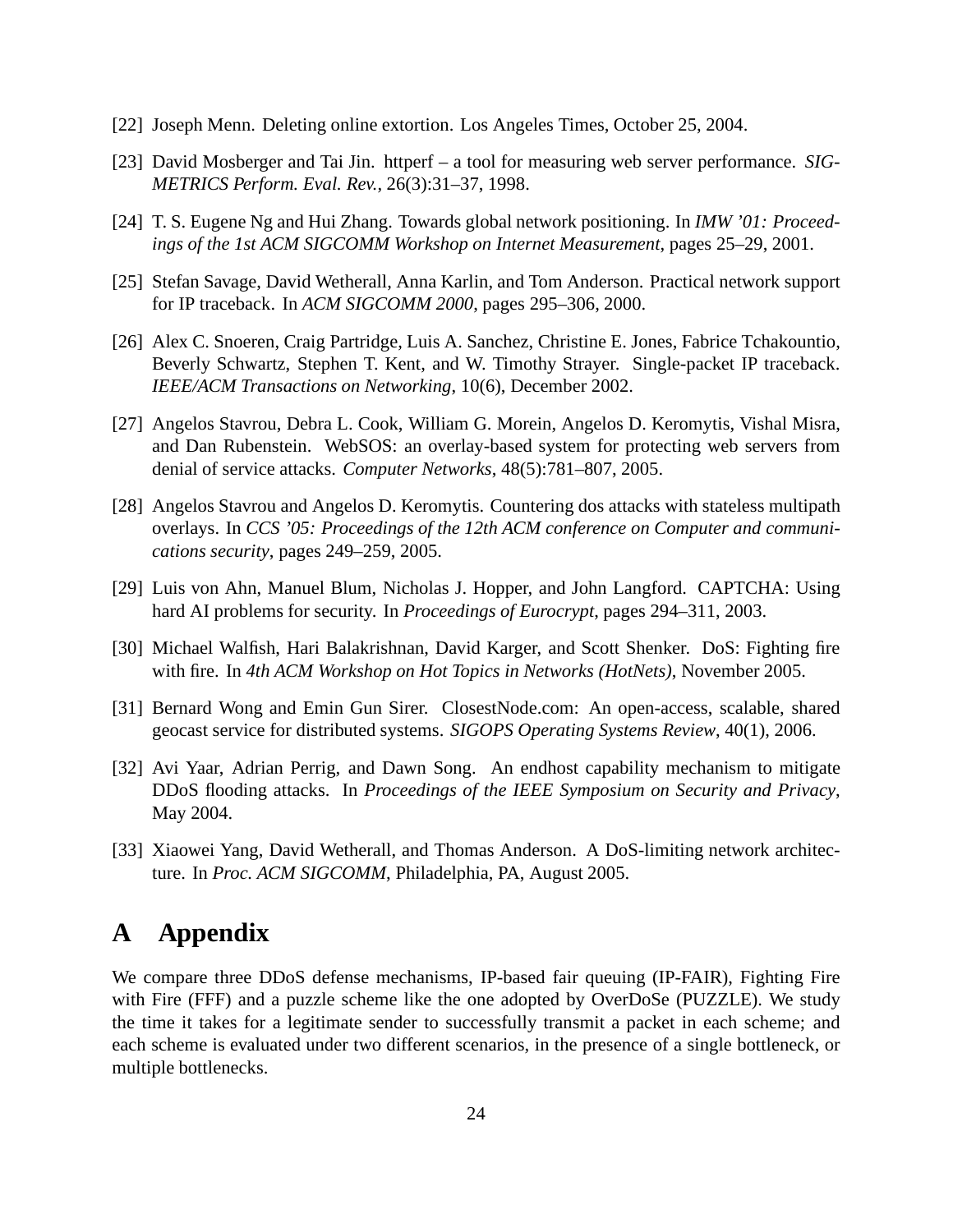For simplicity, assume that all Internet hosts are identical in terms of computational power and access link bandwidth. We assume that in the case IP-FAIR, IP addresses must be authentic and cannot be spoofed.

#### **A.1 Single Bottleneck**

Assume that the Internet backbone has sufficient capacity such that in the case of FFF, each client is capable of injecting request packets to the bottleneck as fast as their access link bandwidth can sustain.

#### **A.1.1 Mean and Variance**

Assume  $n - 1$  malicious and 1 legitimate hosts try to establish a connection with a server, who is capable of handling new connection requests at a deterministic rate of  $\mu$ .

Because different variants of the IP-FAIR, FFF and PUZZLE scheme exist, we consider the following specific variantions in the analysis. For FFF, assume that every  $1/\mu$  seconds, the server accepts a request at random from all requests that have been received in the past  $1/\mu$  seconds. In PUZZLE, the server accepts all requests carrying a valid puzzle solution of level at least  $\ell$ .  $\ell$  is selected in a way such that a client needs  $n/\mu$  time in expectation to solve a level  $\ell$  puzzle. In IP-FAIR, assume that the server has  $n$  queues, and each arriving request enters the queue corresponding to its IP address. The server polls the  $n$  queues in a round-robin fashion at a deterministic rate of  $\mu$ .

Let  $T_{FFF}$ ,  $T_{PUZZLE}$  and  $T_{IP-FAIR}$  denote the time for a client to successfully get a request accepted at the server, for FFF, PUZZLE and IP-FAIR respectively.

In all of the analysis below, we do not take into account the take service time for the request.

**Theorem A.1.**

$$
E[T_{FFF}] = E[T_{PUZZLE}] = \frac{n}{\mu}, \qquad E[T_{IP-FAIR}] = \frac{n}{2\mu}
$$

**Theorem A.2.**

$$
VAR[T_{FFF}] = VAR[T_{PUZZLE}] = \frac{n^2}{\mu^2} \qquad VAR[T_{IP-FAIR}] = \frac{n^2}{12\mu^2}
$$

*Proof.* (Theorem A.1 and Theorem A.2). In the case of FFF, a client has  $1/n$  chance of getting a request accepted every  $1/\mu$  seconds. Let  $T_{FFF}$  denote the time for a legitimate client to get a request accepted at the server; then  $\mu \cdot T_{FFF}$  follows a geometric distribution with  $1/n$  being the probability of success in each trial. Hence,

$$
E[T_{FFF}] = n/\mu
$$
  
\n
$$
VAR[T_{FFF}] = VAR[\mu \cdot T_{FFF}]/\mu^2
$$
  
\n
$$
= \frac{(1 - 1/n)}{(1/n)^2}/\mu^2 \approx n^2/\mu^2
$$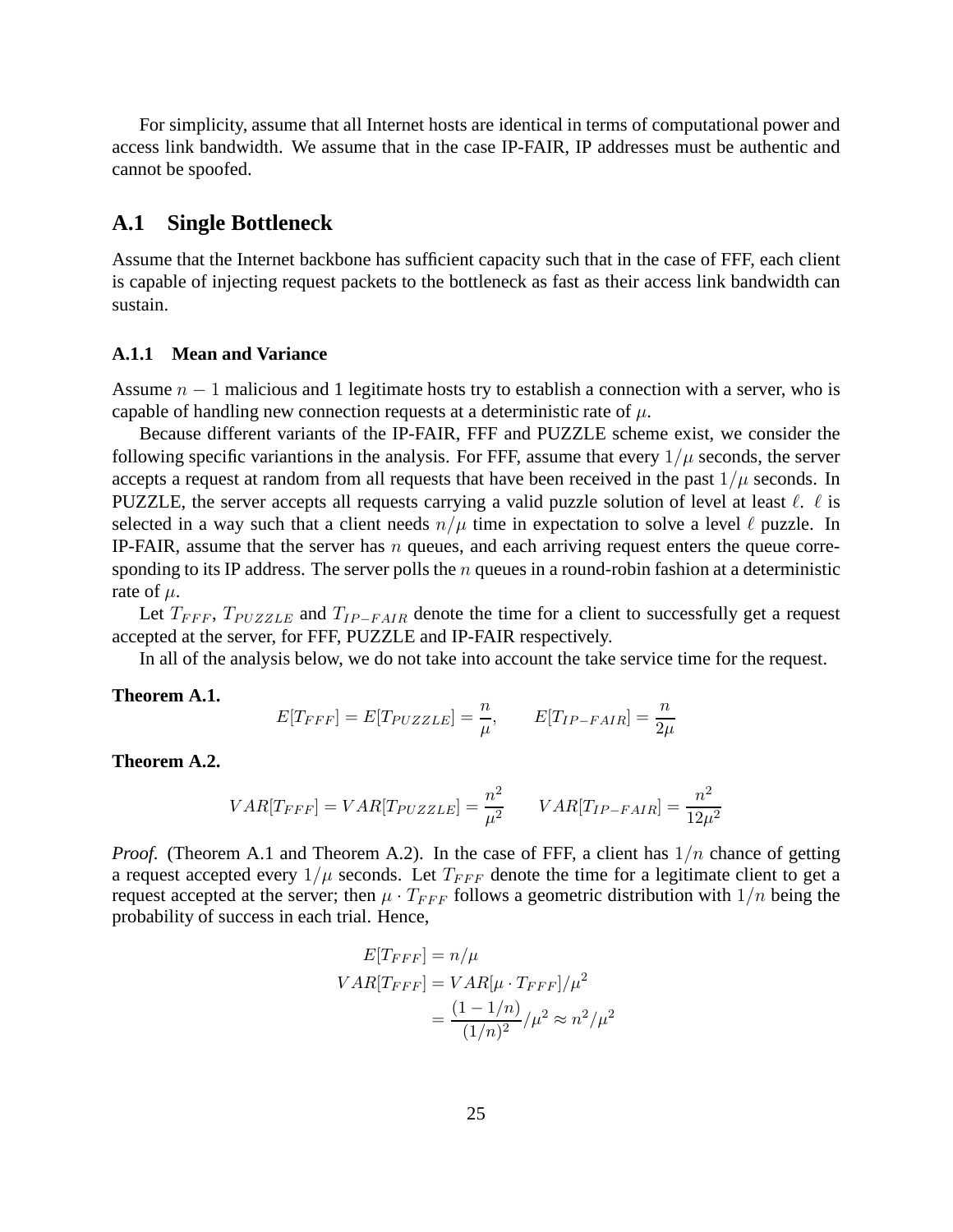In the case of PUZZLE, let  $\ell$  denote the puzzle level under n concurrent users requesting connection setup. Let  $\delta$  denote the time to compute one hash function. The probability of hitting a level  $\ell$  solution with one hash computation is  $1/2^{\ell}$ , hence, a client need to perform  $2^{\ell}$  hash computations in expectation to find a level  $\ell$  solution. The PUZZLE server selects  $\ell$  in a way such that the expected time to solve a level  $\ell$  puzzle equals  $n/\mu$ ; hence,

$$
E[T_{PUZZLE}] = \delta \cdot 2^{\ell} = n/\mu
$$

In addition,  $T_{PUZZLE}/\delta$  follows a geometric distribution with probability  $1/2^{\ell}$  of success in each trial. Hence,

$$
VAR[T_{PUZZLE}] = VAR[T_{PUZZLE}/\delta] \cdot \delta^2
$$

$$
= \frac{1 - 1/2^{\ell}}{(1/2^{\ell})^2} \cdot \delta^2 \approx n^2/\mu^2
$$

In the case of IP-FAIR, assume the legitimate client arrives at a random point of time, then  $T_{IP-FAIR}$  is a uniform distrition on the interval  $[0, n/\mu]$ . Hence,  $E[T_{IP-FAIR}] = n/\mu$ ,  $VAR[T_{IP-FAIR}] =$  $\frac{1}{n^2}$  $\frac{n^2}{12\mu^2}$ .

#### **A.1.2 Effect of Queuing for FFF and PUZZLE**

The above analysis does not take into account queuing delay in FFF and PUZZLE.

Let FFF-Queue-FCFS be a variant of FFF, where the server has a queue of length  $Q$ , and requests are serviced at a deterministic rate of  $\mu$  in First-Come-First-Serve (FCFS) order.

#### **Corollary 3.**

$$
E[T_{FFF-Queue-FCFS}] = n/\mu + Q/\mu
$$
  
 
$$
VAR[T_{FFF-Queue-FCFS}] = n^2/\mu^2
$$

*Proof.* After the attack has run for a sufficient amount of time, the queue is always full. Hence, each request gets served after a constant amount of queuing delay  $Q/\mu$ .

We now analyze the effect of queuing for PUZZLE and show that under FCFS policy and sufficient queue length, the queuing delay is sublinear with respect to the number of attackers.

Assume the server has an infinite-size queue, and adopts a First-Come-First-Serve (FCFS) service policy. Now response time is the sum of the time spent computing the puzzle and the queuing delay. A tradeoff exists between queuing delay and the time of puzzle computation. The server can raise the puzzle level so every one spends more time computing a puzzle solution; and requests arrive at a slower rate; hence, the queue is less filled. Alternatively, the server can lower the puzzle level so every one spends less time computing a puzzle solution, but now they must be subject to a longer queuing delay.

Assume at any point of time,  $n$  users concurrently request a connection setup. Define job size S to be the time spent servicing a request. We consider general distributions of job sizes. Let  $\mu$ denote the average rate at which the server can service requests, hence,  $\mu E[S] = 1$ . Let  $x = \frac{E[S^2]}{2E[S]}$  $rac{E[S^2]}{2E[S]}$ . x is a quantity that roughly characterizes the variance of the job size distribution. Let  $\delta$  denote the time to perform one hash computation.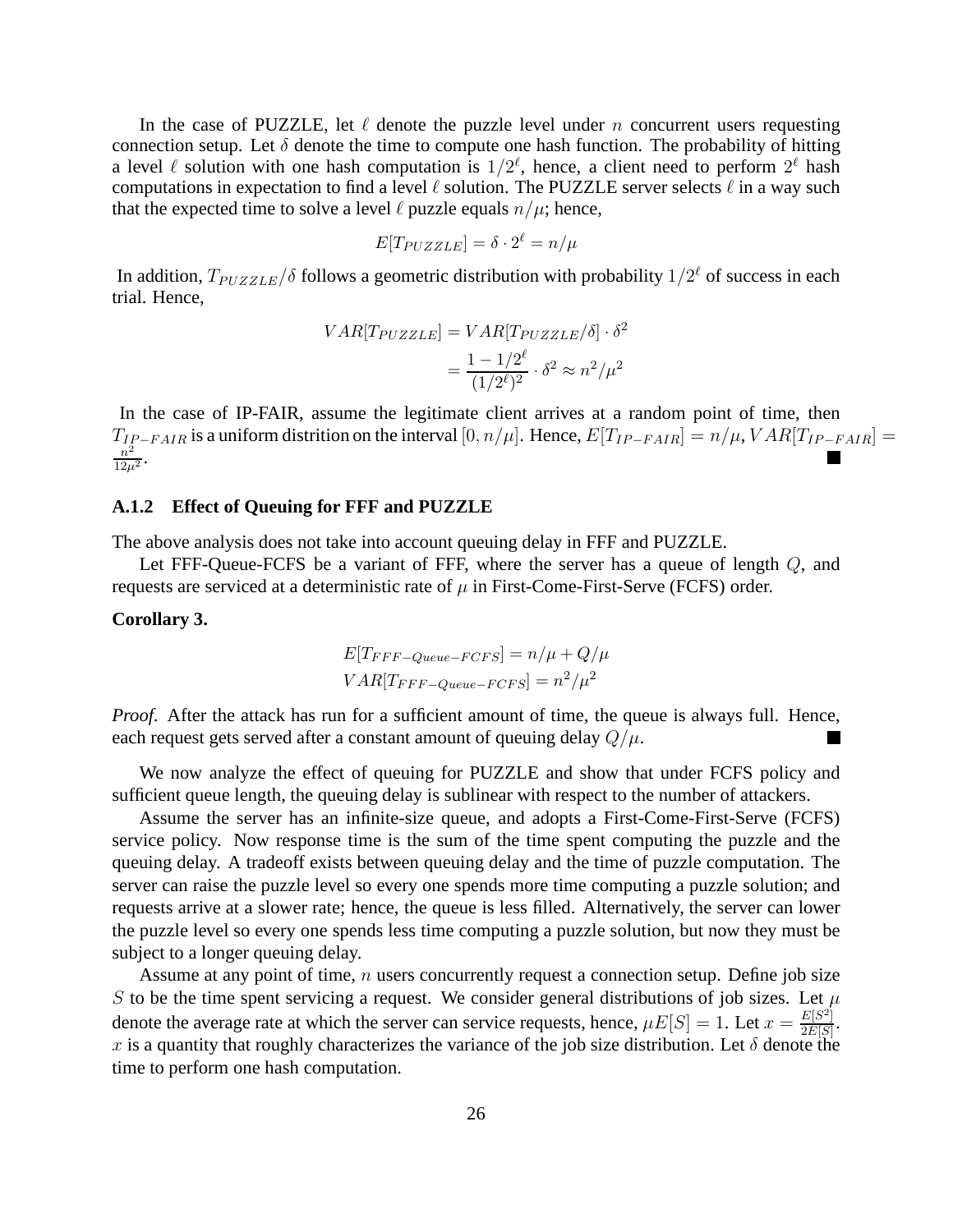**Theorem A.3.** *To obtain the best expected response time, one must set the puzzle level to be*

$$
\ell^* = \log_2 \frac{n + \sqrt{\mu x n}}{\mu \delta}
$$

*and under* ℓ ∗ *, the best expected response time*

$$
E[T_S]^* = \frac{n}{\mu} + 2\sqrt{\frac{nx}{\mu}}
$$

*Proof.* With one hash computation, the probability of successfully finding a level  $\ell$  solution is  $1/2^{\ell}$ . With n requesting clients, the number of clients who can successfully solve a level  $\ell$  puzzle in time  $\delta$  follows a binomial distribution  $B(n, 1/2^{\ell})$ . Assume the time to compute one hash is infinitesimally small, then the clients' arrival process is approximately a Poisson process with rate  $\lambda = \frac{n}{2^{\ell}}$  $\frac{n}{2^{\ell}\delta}$ .

The expected queuing delay for a M/G/1/FCFS system

$$
E[T_Q] = \frac{\lambda}{\mu - \lambda} \cdot \frac{E[S^2]}{2E[S]}
$$

where  $S$  is a random variable representing the job size, i.e., time to service each request.

Response time  $T_S$  is the sum of the time spent solving a puzzle  $T_C$ , and the queuing delay  $T_Q$ . Hence,

$$
E[T_S] = E[T_C] + E[T_Q] = \frac{n}{\lambda} + \frac{\lambda}{\mu - \lambda} \cdot x
$$

 $E[T_S]$  is a function of  $\lambda$ , and to minimize  $E[T_S]$ , let  $\frac{\text{d}E[T_S]}{\text{d}\lambda} = 0$ , hence, we get

$$
\lambda^* = \frac{\mu}{1 + \sqrt{\frac{\mu x}{n}}}, \qquad E[T_S]^* = \frac{n}{\mu} + 2\sqrt{\frac{nx}{\mu}}
$$

Hence,

$$
\ell^* = \log_2\left(\frac{n}{\delta \lambda^*}\right) = \log_2 \frac{n + \sqrt{\mu x n}}{\mu \delta}
$$

**Inches** 

**Corollary 4.** *Particularly, with deterministic job size,*

$$
\ell^* = \log_2 \frac{n + \sqrt{n/2}}{\mu \delta}, \qquad E[T_S]^* = \frac{n}{\mu} + \sqrt{2n}
$$

*When job size is an exponential distribution,*

$$
\ell^* = \log_2 \frac{n + \sqrt{n}}{\mu \delta}, \qquad E[T_S]^* = \frac{n}{\mu} + 2\sqrt{n}
$$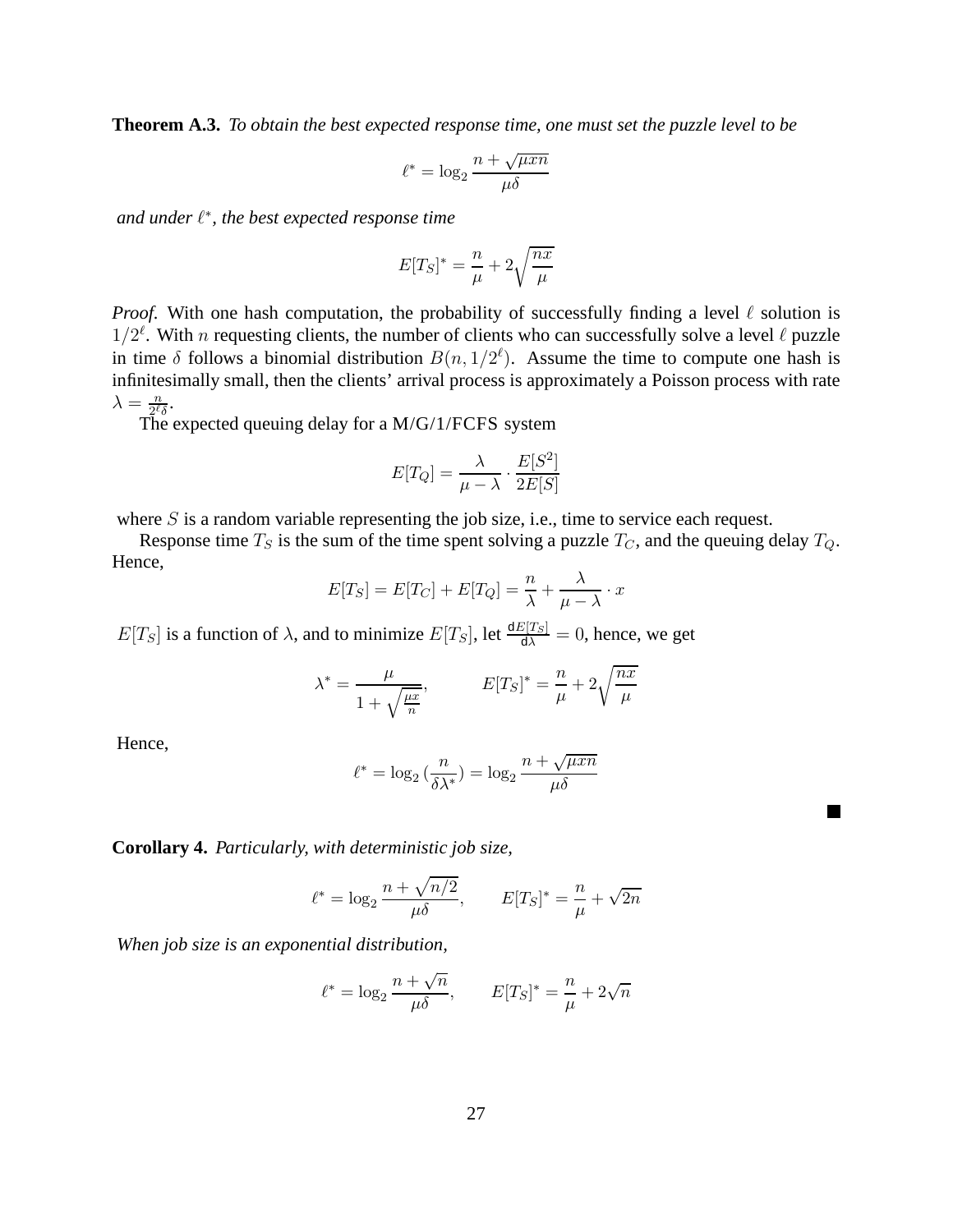### **A.2 Multiple Bottlenecks**

In general, consider an open communication network. A legitimate sender wants to send a packet over path  $P^* = R_1, R_2, \ldots, R_m$ , where  $R_1 \ldots R_m$  are  $m$  routers on the path. Among the  $m$  routers, k routers,  $R_{c1}, R_{c2}, \ldots, R_{ck}$ , are overloaded. To simplify, we assume that it takes negligible time for a packet to traverse a non-congested router; hence, we only study overloaded routers in the picture.

We formally analyze the following variants of the PUZZLE, IP-FAIR and FFF scheme.

In PUZZLE, assume that a trusted authority distributes the puzzle seeds. Once a sender solves a computational puzzle, all routers on the path are able to verify the solution. All routers have a queue of sufficient capacity and adopts a FCFS policy. Each router independently adjusts the current puzzle level to  $\ell^*$  as in Theorem A.3. We consider an FFF scheme with no queuing. Every 1  $\frac{1}{\mu}$  seconds, each router randomly picks a packet received in the past  $\frac{1}{\mu}$  second, and forwards it along. The IP-FAIR scheme in this section behaves exactly the same way as described in the single bottleneck scenario.

Assume  $n-1$  malicious senders and 1 legitimate sender. Let  $T^*_{FFF}$ ,  $T^*_{PUZZLE}$  and  $T^*_{IP-FAIR}$ denote the time for the legitimate sender to successfully transmit a packet across multiple bottlenecks.

**Lemma A.4.** Let  $\lambda_{cj}$  denote the total rate of traffic arriving at  $R_{cj}$ , let  $\lambda_g$  be the rate at which the *legitimate sender injects packets.*

$$
E[T_{FFF}] = \frac{1}{\lambda_g} \cdot \Pi_{j=1}^k \frac{\lambda_{cj}}{\mu_{cj}}
$$

n

*Proof.* The probability for each packet to successfully transmit is  $\prod_{j=1}^{k}$  $\lambda_{cj}$  $\frac{\lambda_{cj}}{\mu_{cj}}.$ 

**Theorem A.5.** *Regardless of the network topology and the adversary's strategy,*

$$
E[T_{PUZZLE}] = O(\frac{n}{\mu^*} + k\sqrt{n})
$$

*where*  $\mu^* = \min_{j=1}^k (\mu_c j)$ *.* 

*Proof.* Each router picks the optimal puzzle level  $\ell^*$  as described in Theorem A.3, then the sender spends expected  $\frac{n}{\mu^*}$  to computate a puzzle solution to get accepted at all routers, and has  $O(\sqrt{n})$ queuing delay at each router.

**Theorem A.6.** *Regardless of the network topology and the adversary's strategy,*

$$
E[T_{IP-FAIR}] = O(\frac{k \cdot n}{\mu^*})
$$

*Proof.* Each host has a dedicated queue at each router. Hence, the legitimate client's packet never gets dropped, but has an expected queuing delay of at most  $\frac{n}{\mu_{cj}}$  at  $R_{cj}$ .

**Theorem A.7.** *Under FFF, there exists a network configuration and adversary strategy, such that the legimate sender can only transmit a packet in*  $\Omega(n)$  *time.*